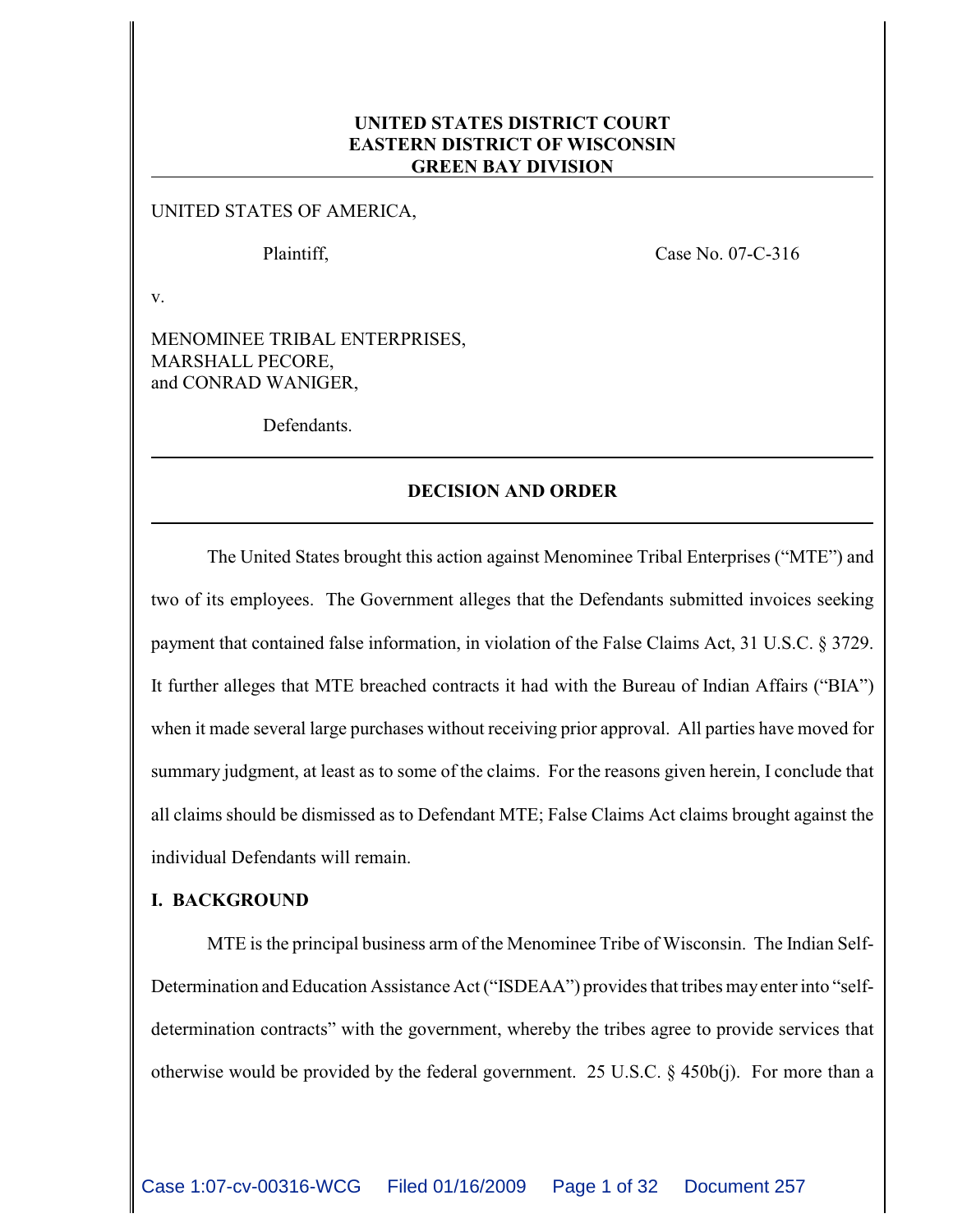decade, MTE has contracted with the BIA to manage the Menominee Forest and its roads. Its duties under the pertinent agreements included fire prevention (clearing breaks in the forest, maintaining access roads, etc.) and road maintenance.

A number of the jobs MTE performed resulted from proposals it submitted to the BIA. Among these were hazardous fuel reduction ("HFR") and other proposals in which MTE proposed to remove brush, perform controlled burns, and clear and improve fire access roads. (The quality of the access roads is important because fire fighting trucks tend to be large and heavy.) MTE also agreed to create fuel breaks – areas cleared of flammable trees and brush that would slow or stop forest fires. The process of clearing these areas is known as "brushing," and the debris left over from cutting down the trees and brush is known as "slash."

In 2001 MTE submitted a number of invoices to the BIA seeking payment for brushing and road grading. For a number of reasons, BIA employee Dave Congos was concerned that the work described in the invoices either had not been performed or had been performed inadequately. After several attempts to provide supporting documentation, MTE indicated that the invoices would be cancelled and re-submitted. In February 2002, the BIA implemented a new policy governing invoices. Invoices would now require the signature of a responsible tribal official certifying that the invoice accurately reflected the expenditures reflected on the project. (Congos Aff., ¶ 41.) The Defendants contend that the new policy was created with MTE in mind, and in fact they assert that the responsible BIA officials already knew that several of the invoices contained false information. In fact, they note, Congos wrote a memorandum dated February 20, 2002 asking for advice about how to proceed with the "fraudulent billings" MTE had submitted (and would re-submit). (Kanassatega Decl., Ex. E.)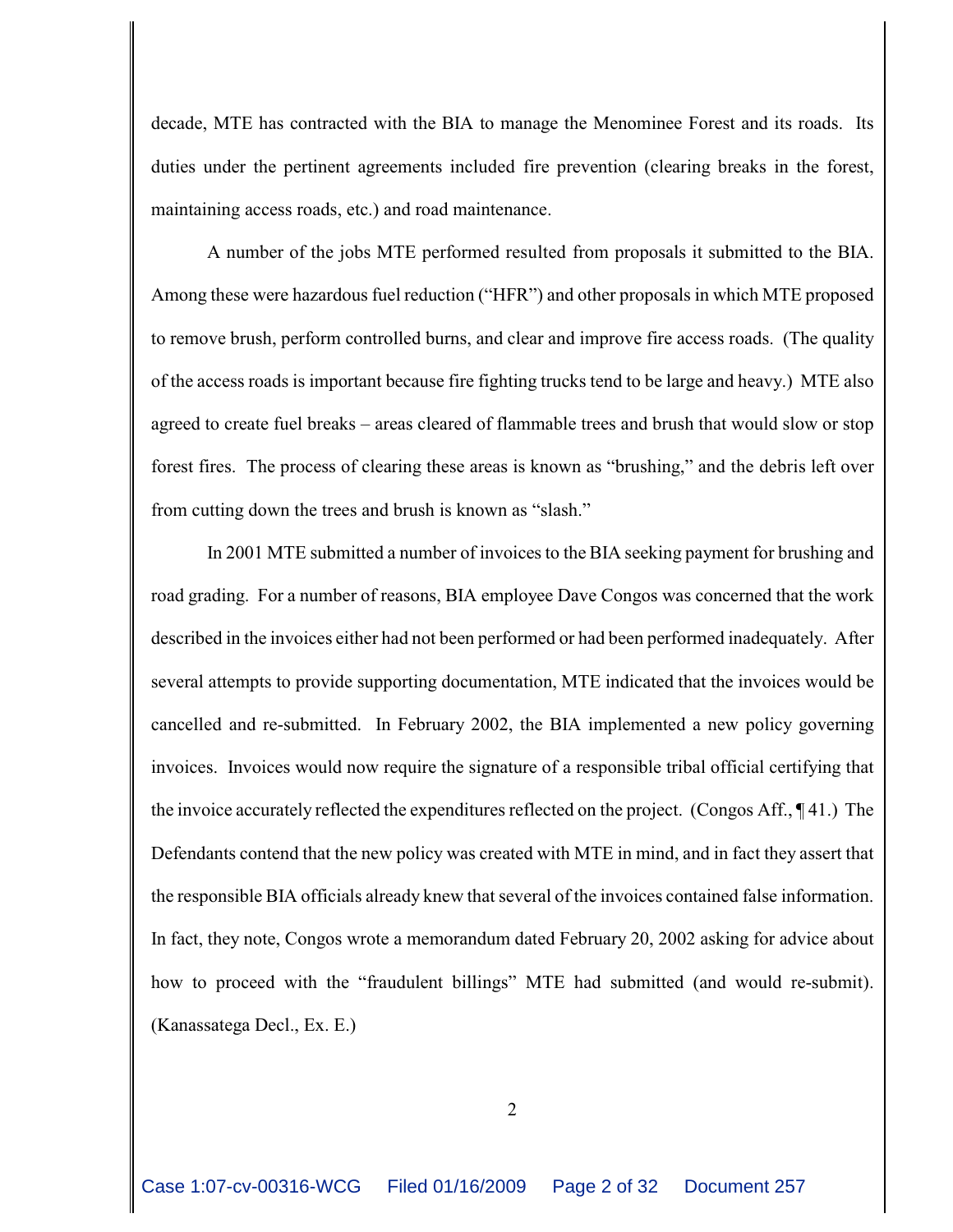A meeting was held on February 26, 2002 in which eight to ten individuals involved in the billing (on both sides) discussed the BIA's problems with MTE's invoices. There is some dispute about whether agreement was reached and what the nature of any agreement was, but the result of the meeting was that several of the offending invoices were returned to MTE to comply with the new certification requirement and to allow MTE to provide more documentation. On March 25, 2002, MTE re-submitted Invoice Nos. 200, 212, 214, 217, 219 and 224, all of which had certifications signed by Defendant Marshall Pecore. These invoices included maps (which the BIA had requested) showing the work performed for each invoice. (Hart Aff.,  $\P$  17.) For example, Invoice 212 sought payment for brushing performed in May 2001: "19.0 miles @ \$450 per mile" for a total of \$8,550. (Hart Aff., Ex. A-2.) The invoice included a half-page "narrative" from Defendant Conrad Waniger explaining the work accomplished. It also included a brief description of the time expended on the job: 24 hours on May 5, 2001, and 40 hours on May 12. And as the BIA had requested, the invoice included a map highlighting where the work was performed. Handwritten on the map is the phrase "19 miles brushing."

After the invoices and other documentation were submitted, Congos conducted some fourteen field inspections. (Congos Aff., ¶ 44.) On some of these inspections he was accompanied by another BIA employee, Tom Magnuson. Congos found that some of the roads MTE claimed to have brushed were either not brushed at all or were brushed but not slashed (i.e., the brush was cut but not cleared away), and in the latter case this meant the supposed fire breaks would actually encourage fires rather than stall them (presumably the slash would dry out and become fuel for any fire). Moreover, some of the road grading work for which MTE had sought payment was not accomplished. The Government has created a chart listing the invoices, the amount of work claimed by MTE, and the deficiencies identified by the Government. (Pl. PFOF ¶ 189.) A total of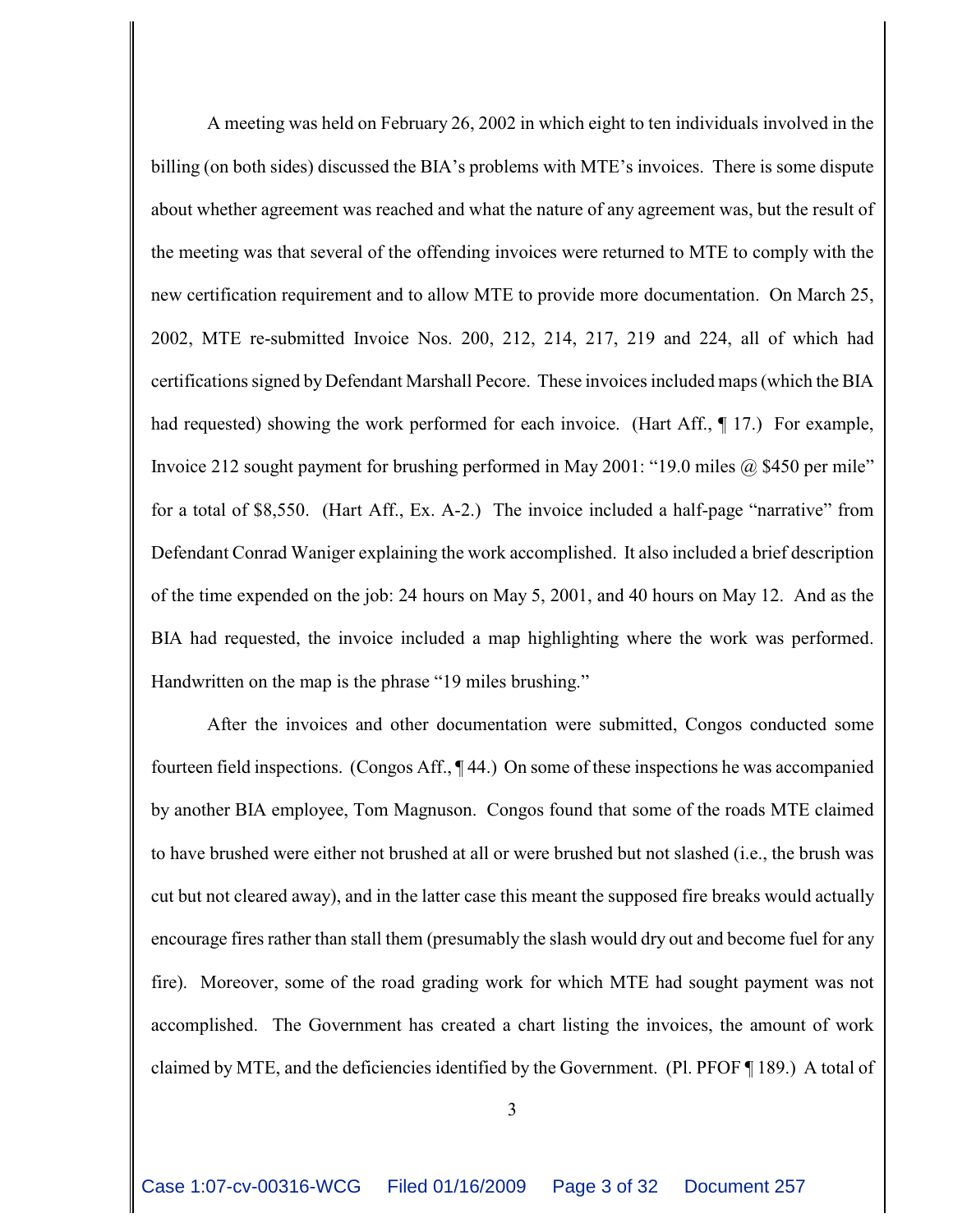the eight allegedly false invoices and other claims for payment shows a deficiency of roughly 200 miles that were not brushed, as well as 10 culverts that were not installed. Most of the invoices were not paid by the BIA as a result of Congos' inspection. The Government claims that its damages resulting from invoices it did pay amount to \$48,205.41.

In addition to the FCA claims, the Government has brought breach of contract claims against MTE. The 1995 road maintenance contract entered into between the United States and

MTE contained a clause requiring pre-approval of expenditures exceeding \$5,000:

The Contracting Officer must approve in writing leases of any dollar amount, all equipment purchases estimated at \$5,000.00 or over and all subcontracts estimated at \$5,000.00 or over. The Contractor will submit a written request for approval giving the estimated amount and the name and address of the lessor, vendor or subcontractor proposed along with a justification of need. Failure to obtain this required approval will result in disallowance of the cost of the lease, purchase or subcontract.

(Mani Aff., Ex. A, Section H-7.)

Similarly, the 2000 road maintenance contract incorporated a provision from an OMB circular that required pre-approval of certain capital expenditures. According to the United States, MTE made a number of equipment purchases without obtaining pre-approval, even though MTE was specifically notified of that requirement. For example, in 1999 MTE spent some \$218,000 on a road grading machine, \$67,000 on a backhoe, and \$25,000 for a Chevrolet pickup truck. In 2000 MTE bought a \$77,000 snowplow truck and spent \$253,000 building an equipment garage.

In addition to incurring these unapproved equipment expenses, the United States alleges MTE breached its contracts by transferring funds the BIA had provided for indirect costs to the general fund it used for direct costs. These transfers allegedly occurred in October 2000 and April 2001. Further, the Government alleges that MTE breached its contracts by charging the Government for equipment usage, when in fact MTE had actually purchased the equipment in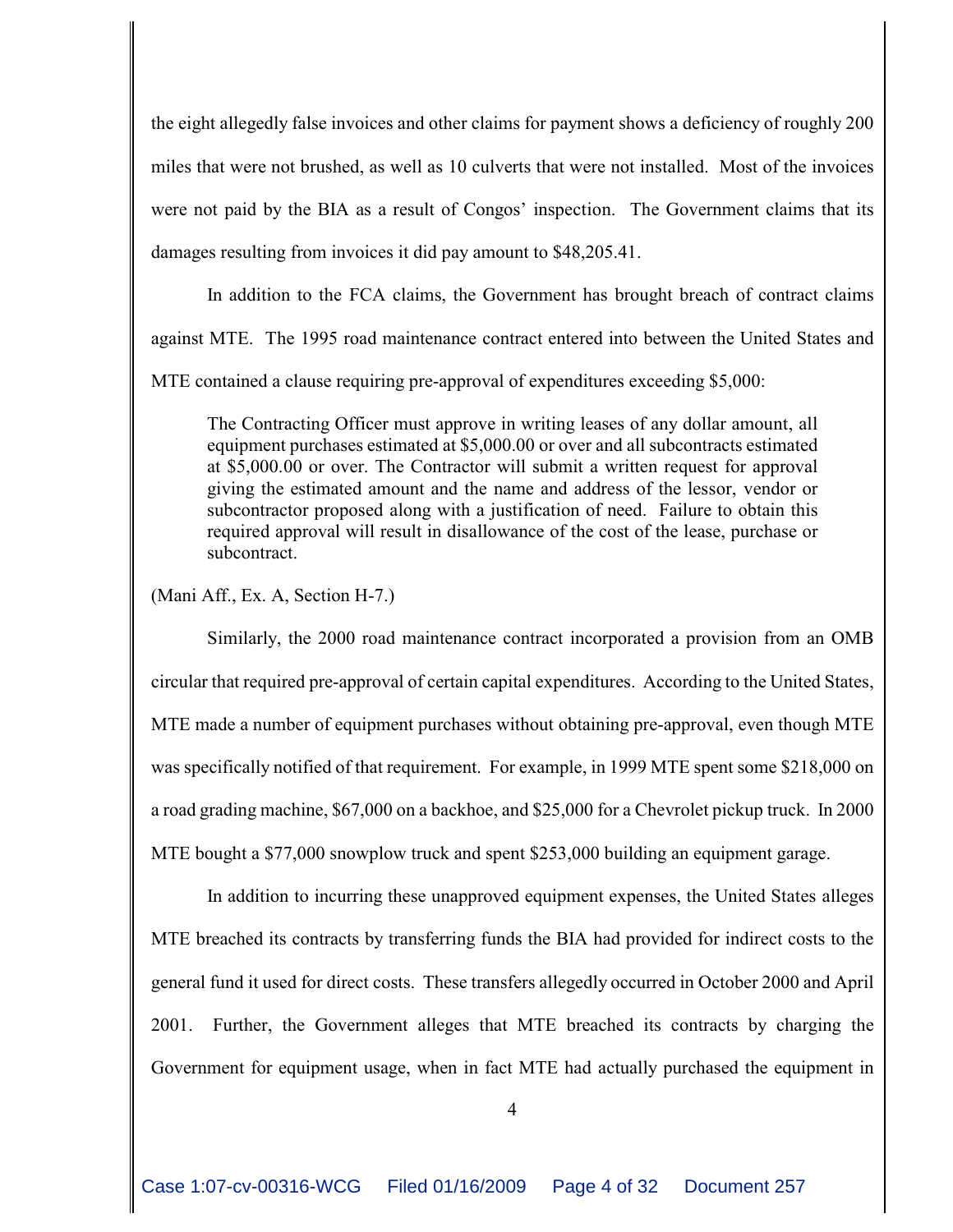question with BIA funds in the first place. The governing OMB circular allows equipment use costs to be charged in some cases, but not if the equipment was already purchased with government funds. The United States alleges that some \$78,554 was improperly charged for equipment use costs. Other facts are set forth below, where relevant.

## **II. MOTIONS FOR JUDGMENT ON THE PLEADINGS**

MTE and the individual defendants have moved for judgment on the pleadings. They all argue that they were not "persons," as defined in the FCA. As such, they contend, all FCA claims must be dismissed against them. A motion for judgment on the pleadings under Fed. R. Civ. P.  $12(c)$  is similar to a motion to dismiss under Fed. R. Civ. P.  $12(b)(6)$ . A court should grant the motion "[o]nly when it appears beyond a doubt that the plaintiff cannot prove any facts to support a claim for relief and the moving party demonstrates that there are no material issues of fact to be resolved." *Moss v. Martin,* 473 F.3d 694, 698 (7th Cir. 2007).

## **A. The Tribe is not a "Person" under 31 U.S.C. § 3279**

The False Claims Act establishes civil penalties for "[a]ny person" who "knowingly presents, or causes to be presented, to an officer or employee of the United States Government ... a false or fraudulent claim for payment or approval," or who "conspires to defraud the Government by getting a false or fraudulent claim allowed or paid." 31 U.S.C. § 3729(a)(1), (3). The Tribe's motion for judgment on the pleadings is based on its argument that it is not a "person" that may be sued under the False Claims Act.<sup>1</sup>

The Tribe also argues that its sovereign immunity precludes this lawsuit. Immunity is a question of subject matter jurisdiction, an issue that is typically reached before the merits of the lawsuit. In *Stevens,* however, the Supreme Court found it preferable to reach the question of statutory interpretation first. *Vermont Agency of Natural Resources v. United States ex rel. Stevens,* 529 U.S. 765, 780 (2000). That is the approach I follow here.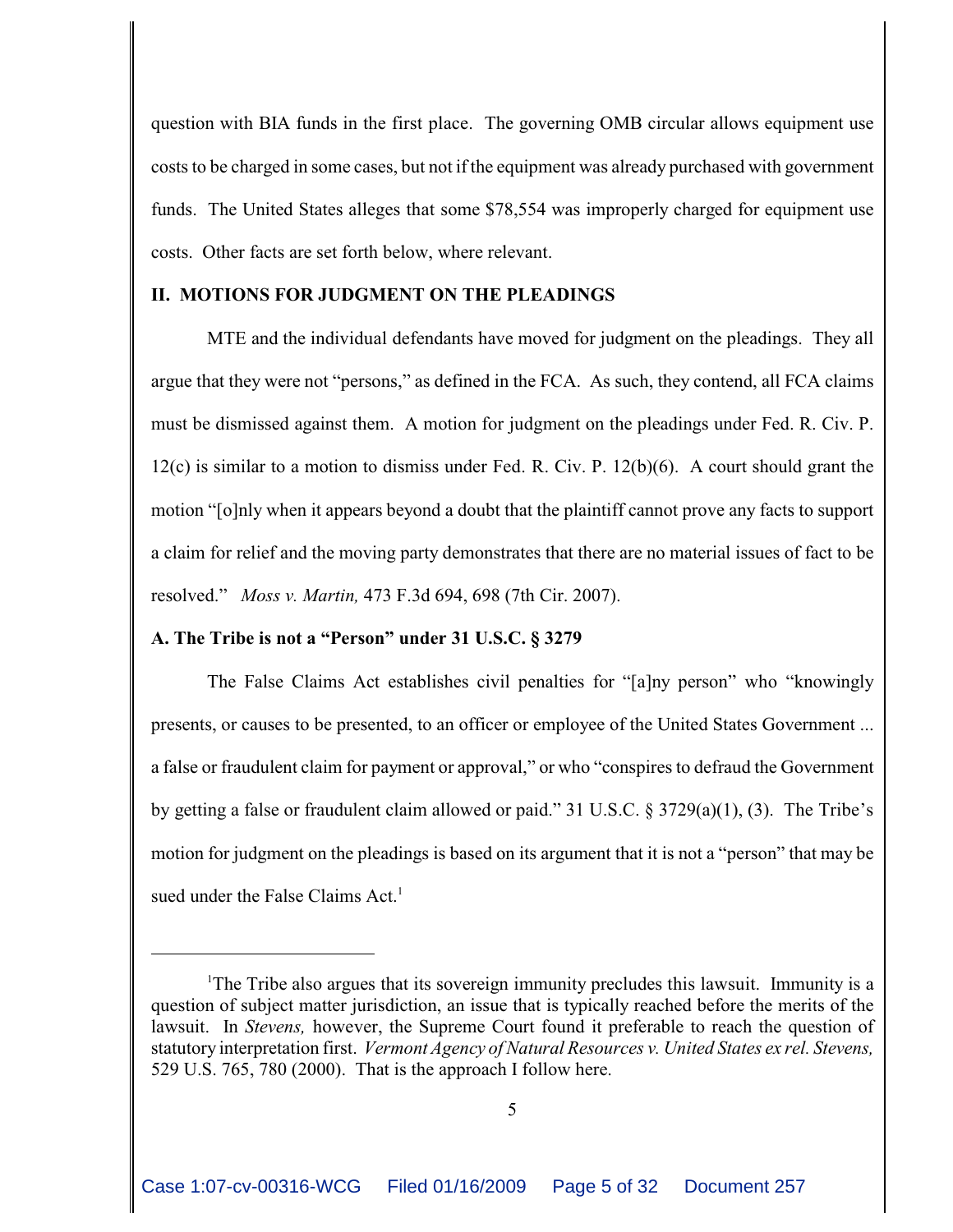The FCA provides no definition of "person" in that context, and courts have interpreted the term based on the FCA's history and purpose. In *United States ex rel. Chandler v. Cook County, Ill.*, for example, the Supreme Court found that counties and municipalities were "persons" subject to suit under the Act. 538 U.S. 119, 132 (2003). Three years earlier, the Supreme Court found that states were *not* "persons" under § 3729. *Vermont Agency of Natural Resources v. United States ex rel. Stevens,* 529 U.S. 765, 780-781 (2000). Courts have never had occasion to consider whether an Indian tribe is a "person" under the FCA, and thus much of the dispute in the present case boils down to which of these two recent Supreme Court cases more accurately sets forth the proper considerations applicable to Indian tribes.

The question in *Chandler* was whether Cook County, Illinois, was a "person" within the meaning of 31 U.S.C. § 3729. The Court began its analysis with a lengthy history of how the term "person" was interpreted in 1863 when the FCA was enacted. 538 U.S. at 125. It noted that private corporations were certainly deemed "persons" at that time, as corporations were collections of individual persons. Essentially, corporations were considered "artificial persons." *Id.* at 126. The Court went on to find that municipalities were also persons: "municipal corporations and private ones were simply two species of 'body politic and corporate,' treated alike in terms of their legal status as persons capable of suing and being sued." 538 U.S. at 126. Thus, given that municipalities were always capable of being sued and were considered "persons" when the FCA was drafted, the Court found no reason to exclude Cook County from the FCA's reach.

In contrast, in *Stevens* the Court found the FCA inapplicable to states. In reaching its conclusion, the Court cited a number of factors. First, it began with the presumption that the term "person" does not include the sovereign. 529 U.S. at 780. The Court then noted that since its enactment in 1863, none of the FCA's numerous amendments had broadened the definition of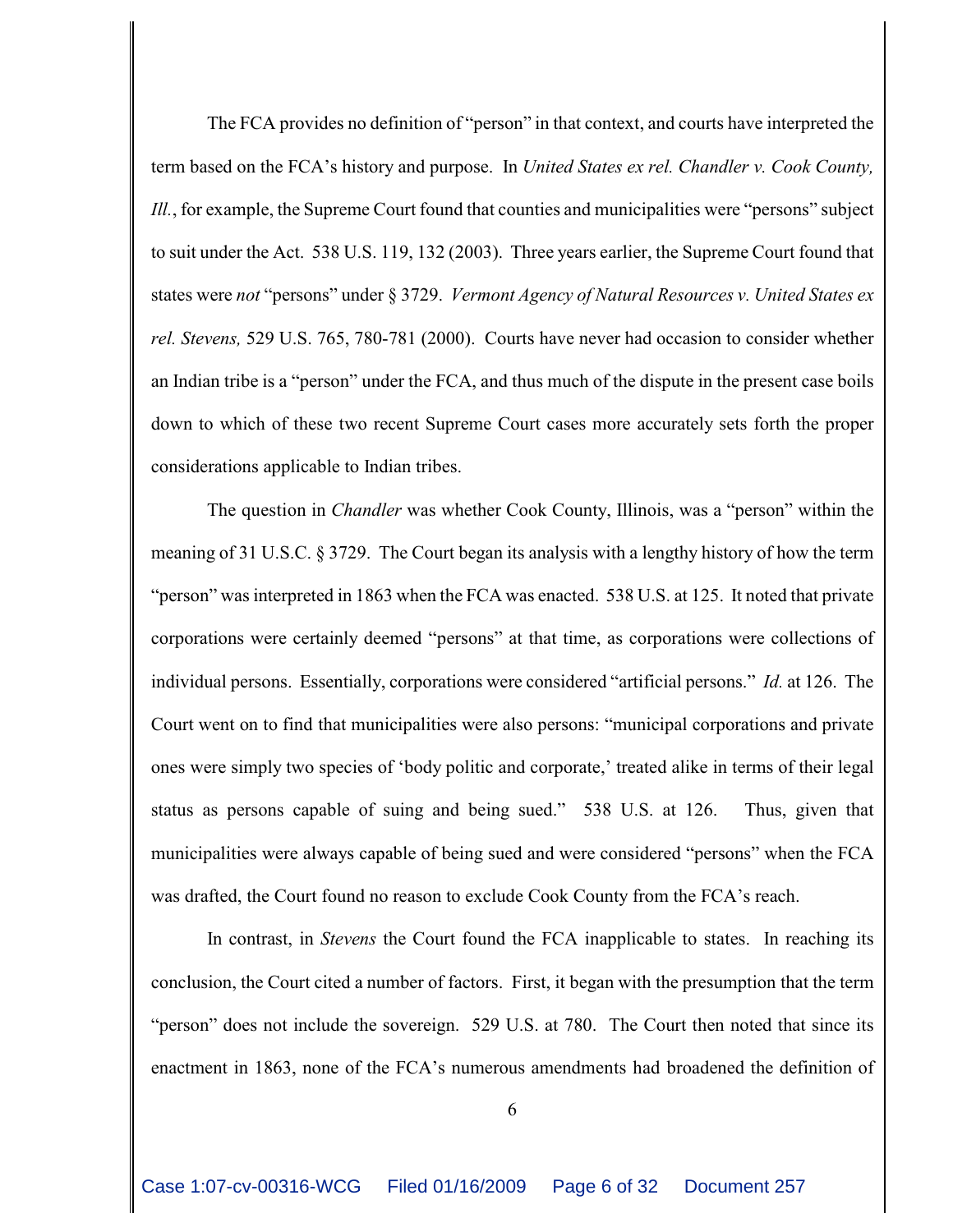"person" beyond the original understanding. Further, in another, unrelated provision, the statute defined person to include states. The fact that such a definition was absent in  $\S 3729$  suggests Congress intended to exclude states. The Court also noted that the FCA was essentially punitive in nature, and courts should generally be reluctant to apply punitive provisions to governmental entities. *Id.* at 785. Moreover, the Program Fraud Civil Remedies Act of 1986, which embodied a "sister scheme" of the FCA, contains a definition of "person" that excludes states. It would not make sense, the court found, for Congress to exclude states in one statute while including it in another. "In sum, we believe that various features of the FCA, both as originally enacted and as amended, far from providing the requisite affirmative indications that the term 'person' included States for purposes of qui tam liability, indicate quite the contrary." *Id.* at 787.

Given these divergent precedents, the ultimate question is whether Indian tribes have more in common with states or with municipalities. I first note that many of the concerns set forth in *Stevens* are inapposite here. For example, the Court turned to other parts of the statute and another statute altogether to infer that states were excluded from § 3729. Those inferences were based on those provisions' clear applicability (and inapplicability) to states in particular. Yet the applicability of those provisions is not at all clear where tribes are concerned, and so it is impossible to draw any meaningful inferences by looking outside of § 3729 itself.

The *Stevens* court also noted that the FCA's remedial scheme was essentially punitive, and it relied partly on a presumption that states should not be subject to punitive measures absent clear Congressional intent to the contrary. One might think that a similar presumption against applying a punitive statute to the Tribe would hold, but the Court in *Chandler* found that local governments were amenable to suit under the FCA. The concern against sticking taxpayers with quasi-punitive damages was of "limited vigor" because local taxpayers may be indirect beneficiaries of the fraud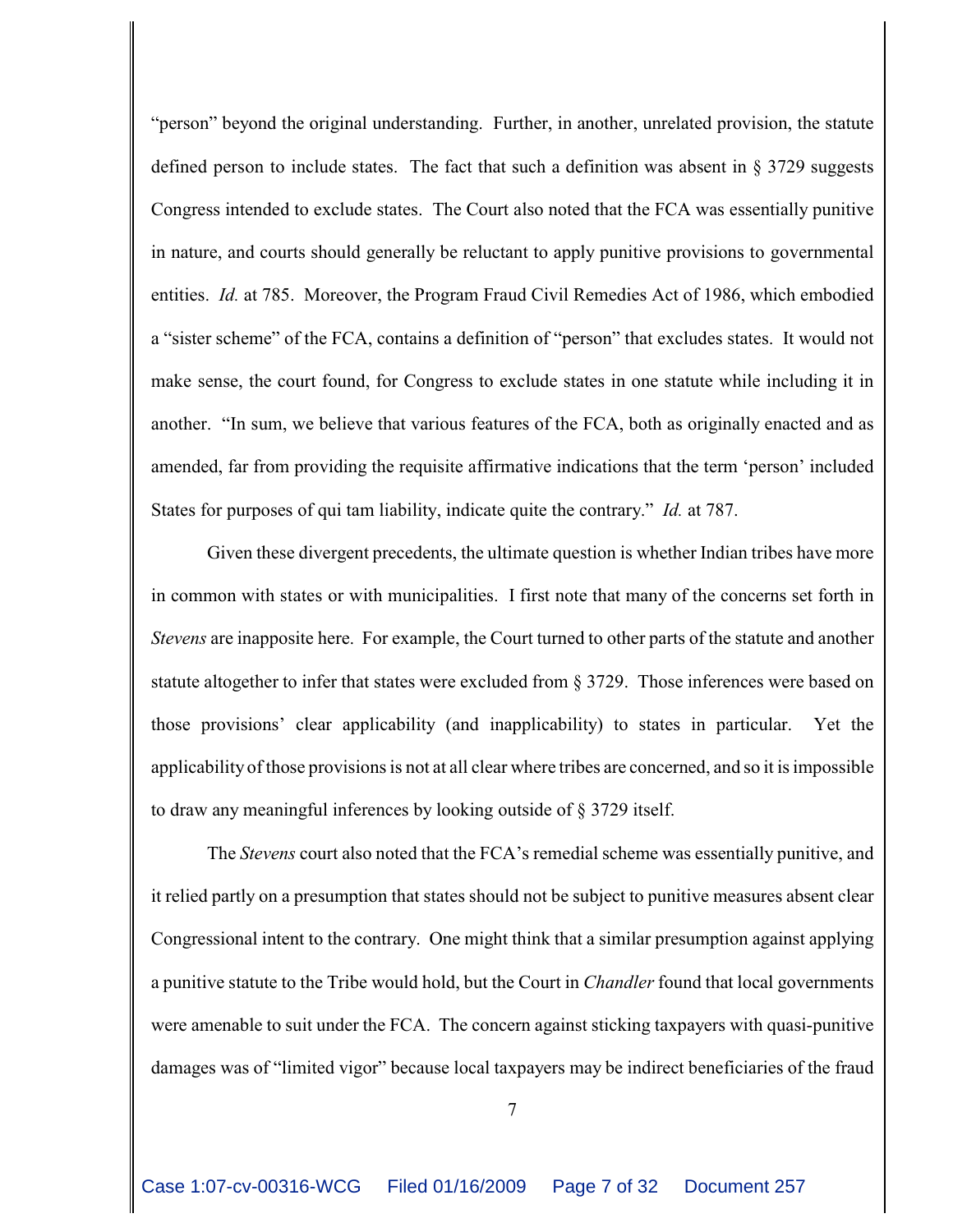and the federal government would be entitled to recoup its losses on behalf of all U.S. taxpayers. *Cook County, Ill. v. U.S. ex rel. Chandler,* 538 U.S. 119, 132 (2003). The same, presumably, may be said with respect to Indian tribes.

But although these concerns do not apply to the present case, I am satisfied that the reasoning of *Stevens* applies with equal force to Indian tribes and that *Chandler* did not overrule any aspect of *Stevens*' holding. As the Tribe notes, *Chandler's* unanimous holding was based on a thorough analysis of the meaning of "person" as it was understood in 1863, when the FCA was enacted. The Court concluded that at that time "municipal corporations and private ones were simply two species of 'body politic and corporate,' treated alike in terms of their legal status as persons capable of suing and being sued." 538 U.S. at 126. There is no such common understanding in this case – Indian tribes, with sovereign immunity, certainly cannot be sued in the same fashion as counties or cities. Thus, *Chandler* does not alter the landscape; it merely recognized that counties have always been subject to suit, and as such there is no reason to exclude them from the definition of "persons" under the FCA.

Although a number of factors were at play in *Stevens* and *Chandler,* there is no question that the difference in outcomes was motivated chiefly by the fact that states enjoy sovereign immunity while municipalities do not. Although the immunity question does not conclusively answer the question of what the statute means (i.e., whether a tribe is a "person" under 31 U.S.C. § 3729(a)), the existence of immunity is what drives a key statutory interpretation *presumption*. The holding of the *Stevens* court reiterated the presumption that the term "person" does not include the sovereign, the upshot of which is that before a sovereign can be sued there must be some "affirmative indications" of Congress' intent to abrogate immunity. "In sum, we believe that various features of the FCA, both as originally enacted and as amended, far from providing the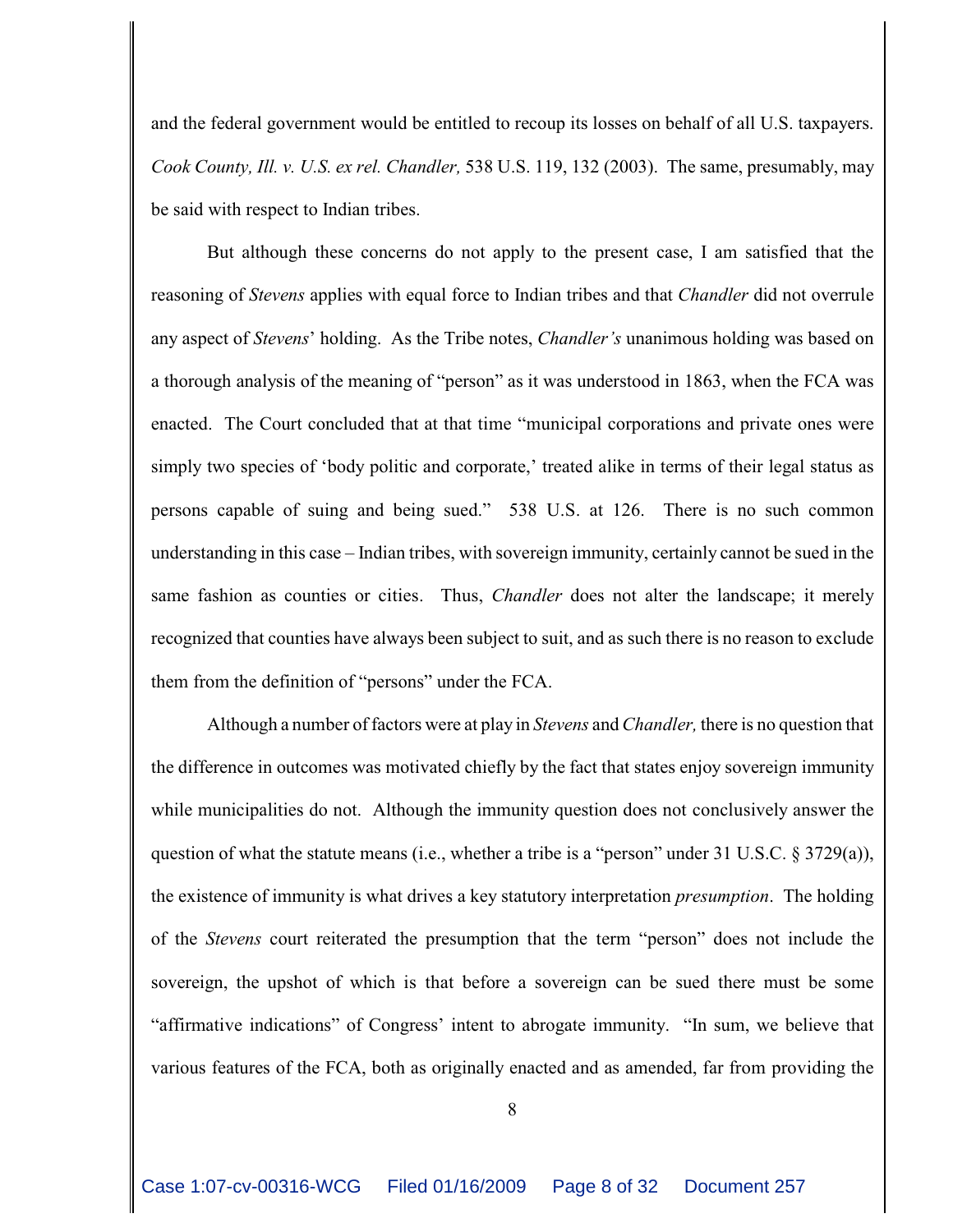requisite affirmative indications that the term "person" included States for purposes of qui tam liability, indicate quite the contrary." *Id.* at 787.

In explaining the holding in its *Chandler* opinion, the Seventh Circuit recognized the same principle:

Given the sovereign status of states, Congress must do something more to bring states within the coverage of a federal law than enact a law aimed at "persons," even if that term is used in its broadest sense. The same is not true of municipal corporations and other governmental bodies within state boundaries.

*United States ex rel. Chandler v. Cook County, Ill.,* 277 F.3d 969, 975 (7th Cir. 2002), aff'd 538 U.S. 119. And just as Congress "must do something more" to indicate that a sovereign state may be sued, it must do so if it intends a sovereign tribe to be sued. Because *Stevens* turned largely on the statutory presumption afforded sovereign entities, and because there is no affirmative evidence that Congress intended to allow Indian tribes to be sued under the FCA, I conclude tribes are not "persons" under  $\S 3729(a).^2$ 

Nor am I persuaded by the Government's argument that the outcome should be different here in light of the fact that the United States, rather than a private party, is the plaintiff. The United States suggests that while *Stevens* applies when private individuals sue states (or tribes), the presumptions used by the majority are inapplicable when the government itself is the plaintiff. It is true that the protections of sovereign immunity do not generally apply when the United States

 $2I$  further note that tribes are even deemed part of the United States for purposes of the Federal Tort Claims Act. *Hinsley v. Standing Rock Child Protective Services,* 516 F.3d 668, 672 (8th Cir. 2008) ("Tort claims against tribes, tribal organizations, or their employees, that arise out of the tribe or tribal organization carrying out a self-determination contract, are considered claims against the United States and are covered to the full extent of the FTCA.")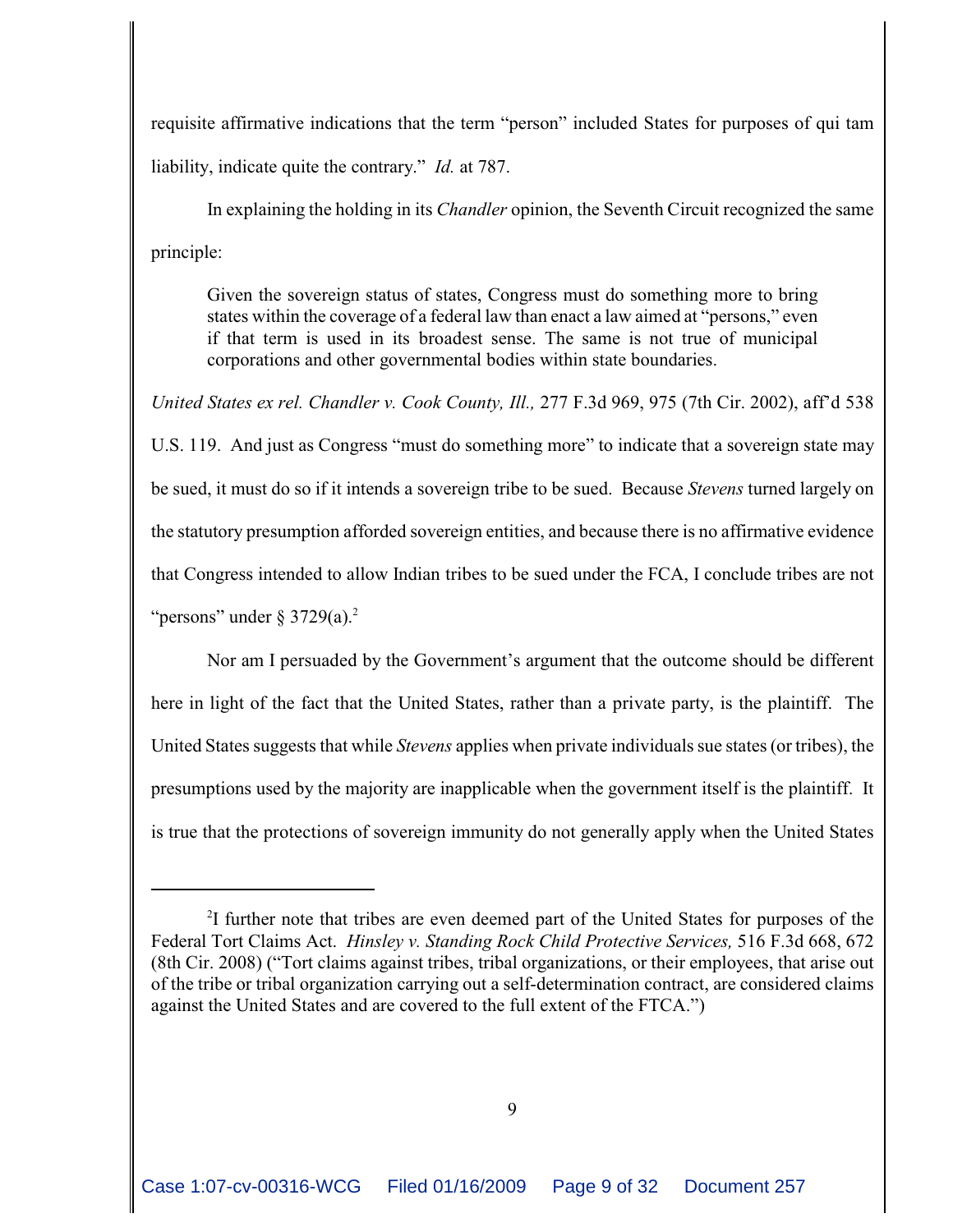is suing another sovereign, but in the FCA context a private *qui tam* party is actually suing on behalf of the United States. The FCA allows private parties to sue, but they are standing in the shoes of the government and acting as private attorneys general. "The United States remains the real party in interest in a qui tam suit brought under the FCA, while the 'private attorneys general,' or 'relators,' benefit from the action by sharing with the government in the monetary recovery of the lawsuit." *Stalley v. Methodist Healthcare,* 517 F.3d 911, 917 (6th Cir. 2008); *United States ex rel. Walker v. R&F Properties of Lack County, Inc.,* 433 F.3d 1349, 1359 (11th Cir. 2005) ("The United States is the real party in interest in a qui tam action under the False Claims Act even if it is not controlling the litigation.") A private FCA action must be brought in the name of the United States, 31 U.S.C. § 3730(b)(1), and even when the Government does not intervene the case cannot be dismissed without its consent.

The point is that private litigants in FCA lawsuits are actually acting on behalf of the United States, and the United States is represented whether it is the originator of the lawsuit or just a bystander. As such, the considerations of sovereign immunity expressed in *Stevens* would apply with almost equal force regardless of whether the United States is the *named* plaintiff (represented by the attorney general) or whether it is represented by a *qui tam* relator (a "private" attorney general). Thus, there is little reason to limit *Stevens* to lawsuits in which a private citizen is the plaintiff: either way, the United States the real party in interest.

In addition, the Court in *Stevens* was construing the statutory term "person" as it is used in the FCA. The meaning of a specific term in a statute does not change depending on who the plaintiff is. Although a concurrence in *Stevens* suggested the question was left open by the majority's opinion, that sentiment was not echoed by five members of the majority. 529 U.S. at 789. And although at least a few unpublished district court opinions would seem to allow an FCA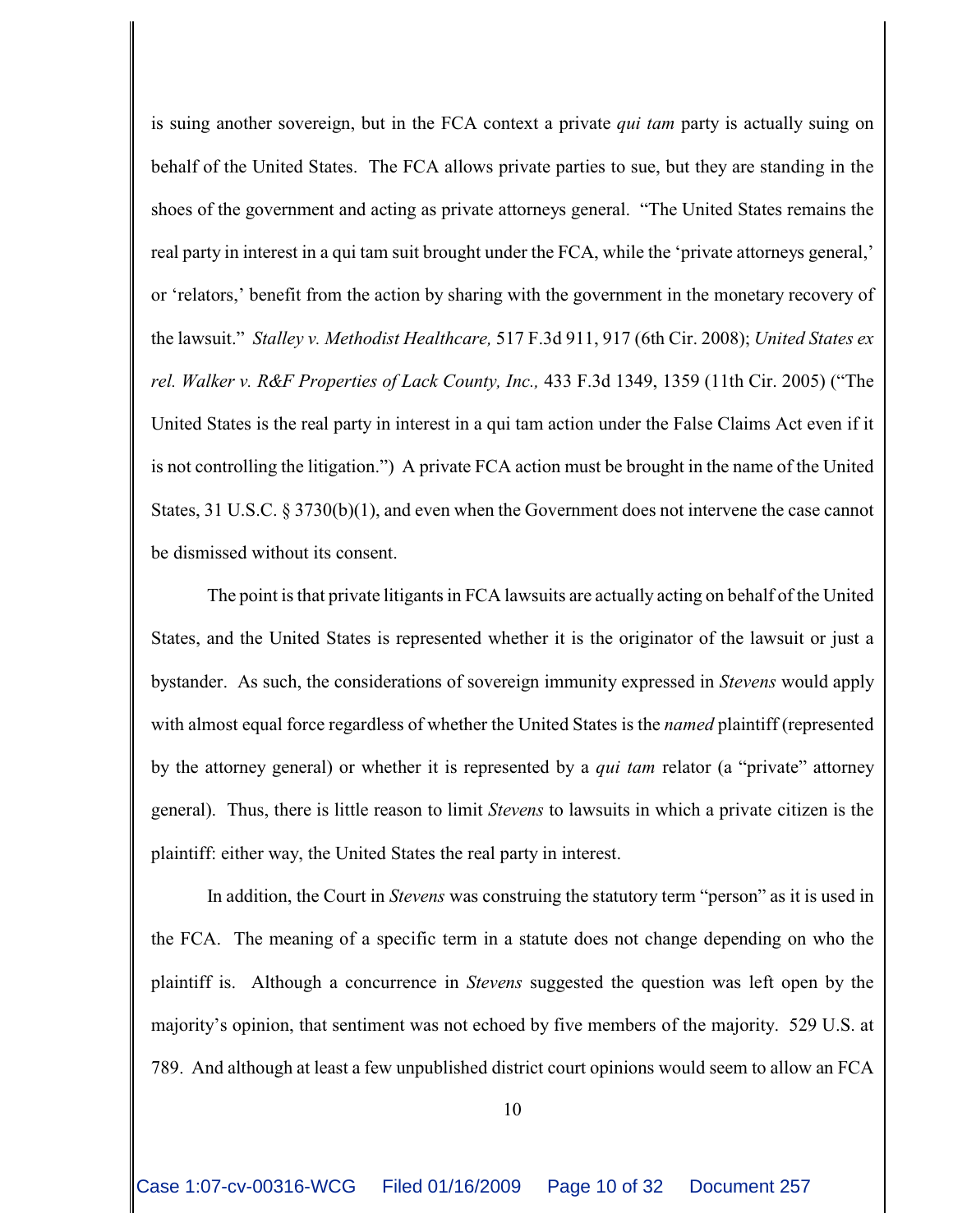lawsuit by the United States against a state entity, neither of these cases – nor the United States – has explained how the definition of a specific word in a statute could change based upon who is on the left side of the "v" in the caption.<sup>3</sup> In other words, *Stevens* construed the term "person," and in doing so it did not limit its analysis to the sovereign immunity issue, nor did it intend that the definition could change based on the identity of the plaintiff. Although the dissent and concurrences would disagree with the majority or at least keep the question open, I do not read the majority opinion as narrowly as the United States does.

# **B. Defendants Pecore and Waniger are "Persons" under § 3729(a)**

Defendants Pecore and Waniger have filed their own motion for judgment on the pleadings. They assert that if the Tribe is not a "person," then they cannot be "persons" either because they were acting in their official capacity and in the scope of their employment.

The Ninth Circuit has recently held that "state officials, sued for damages in their individual capacities, are 'persons' within the meaning of 31 U.S.C. § 3729." *Stoner v. Santa Clara County Office of Educ.*, 502 F.3d 1116, 1125 (9th Cir. 2007). The considerations of sovereignty that apply in the consideration of whether a state is a "person" do not apply merely because the individuals sued are state employees:

The individual defendants challenge this straightforward conclusion by contending that it permits an end-run around *Stevens* and the Eleventh Amendment. They argue that a relator precluded from asserting a qui tam action against a state agency could bring the same action against individual state employees in their personal capacity. We find this argument unpersuasive. An individual capacity suit for damages against state officials alleged to have personally violated § 3729 does not implicate the principles of state sovereignty protected by *Stevens* and our Eleventh Amendment jurisprudence because such an action seeks damages from the

*United States ex rel. Chittister v. Department of Cmty. and Econ. Dev.,* No. 1:CV-99-2057 <sup>3</sup> (M.D. Pa., Sept. 23, 2002) (Dkt. # 208); *United States v. University Hosp. at Stony Brook,* 2001 WL 1548797 (E.D.N.Y. 2001).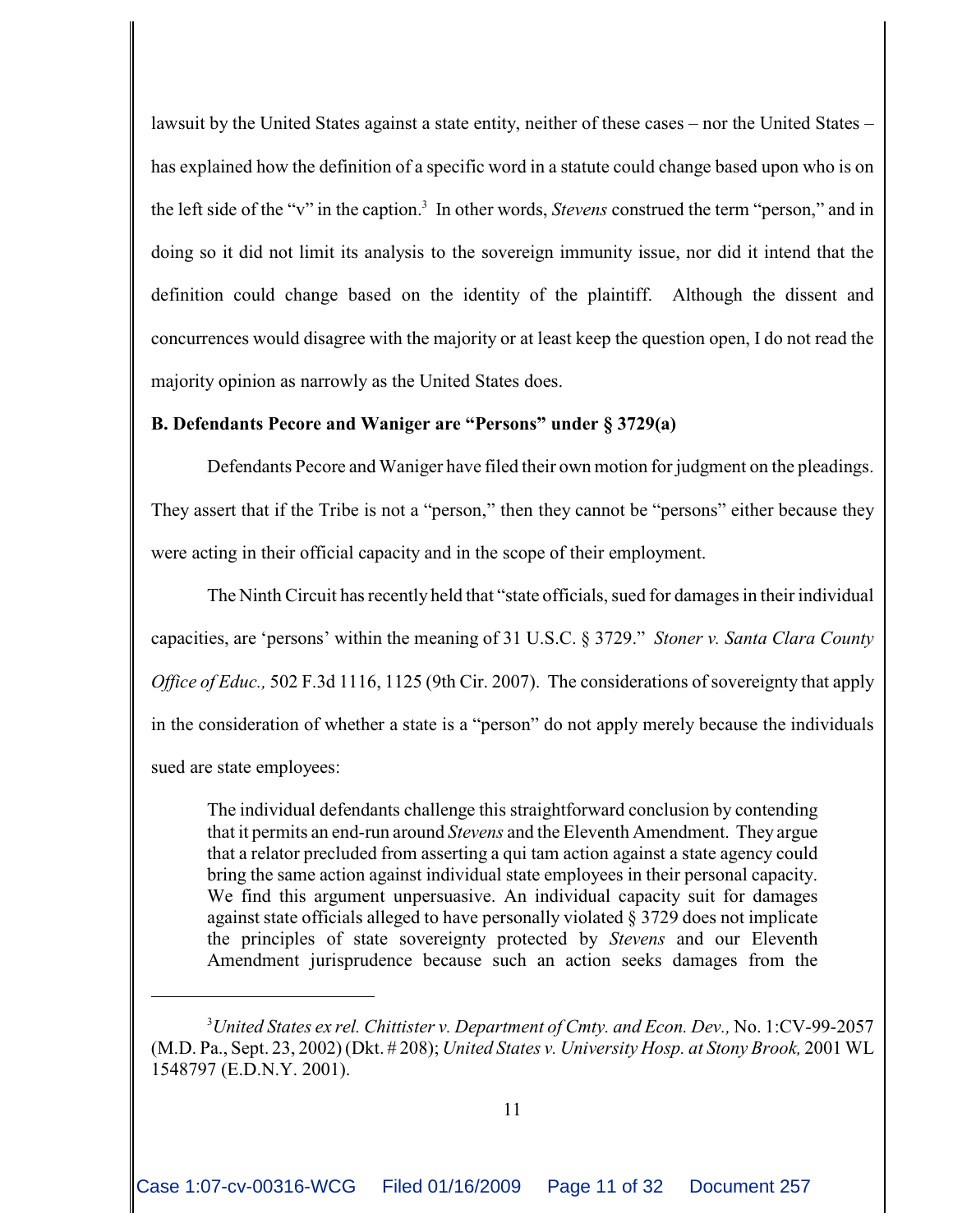individual defendants rather than the state treasury. Nor does the fact that a state may choose to indemnify the employees for any judgment rendered against them bring the Eleventh Amendment into play. As the Supreme Court explained, "the distinction between official-capacity suits and personal-capacity suits is more than 'a mere pleading device.'" Where a plaintiff seeks to hold individual employees personally liable for their knowing participation in the submission of false or fraudulent claims to the United States government, the state is not the real party in interest, and the Eleventh Amendment poses no barrier to such a suit.

*Id.* (citations omitted).

Defendants Pecore and Waniger suggest that they were acting in their "official capacity" when they undertook the actions cited in the complaint, and such a suit against them is really a suit against the Tribe. There is some support for their argument. In *United States ex rel. Gaudineer & Comito, L.L.P. v. Iowa,* 269 F.3d 932, 935 (8th Cir. 2001), the Eighth Circuit concluded that a lawsuit against a state administrator was essentially a lawsuit against the state. The complaint alleged that the individual defendant had administered a state program in a fashion that defrauded the federal government, and the court concluded that the lawsuit was brought against the defendant in his official capacity, i.e., a suit against the state itself. As such, it was barred by *Stevens*.

The *Gaudineer* case was subject to a dissent, and its approach was rejected by the Ninth Circuit in *Stoner*. (The *Stoner* petition for certiorari was denied by the Supreme Court on October 6, 2008.) For the reasons suggested by the Ninth Circuit, I conclude that the considerations set forth in *Stevens* and other cases do not extend to the individual employees of states and other sovereign entities unless those employees are actually sued in their official capacities.

Importantly, it is not up to the defendants to decide how the claims should be styled. Instead, the course of proceedings (e.g., the nature of the recovery sought) is what determines whether the lawsuit is brought against defendants in their individual or official capacity. *Brandon v. Holt,* 469 U.S. 464, 469 (1985). When the United States names in its complaint *both* individual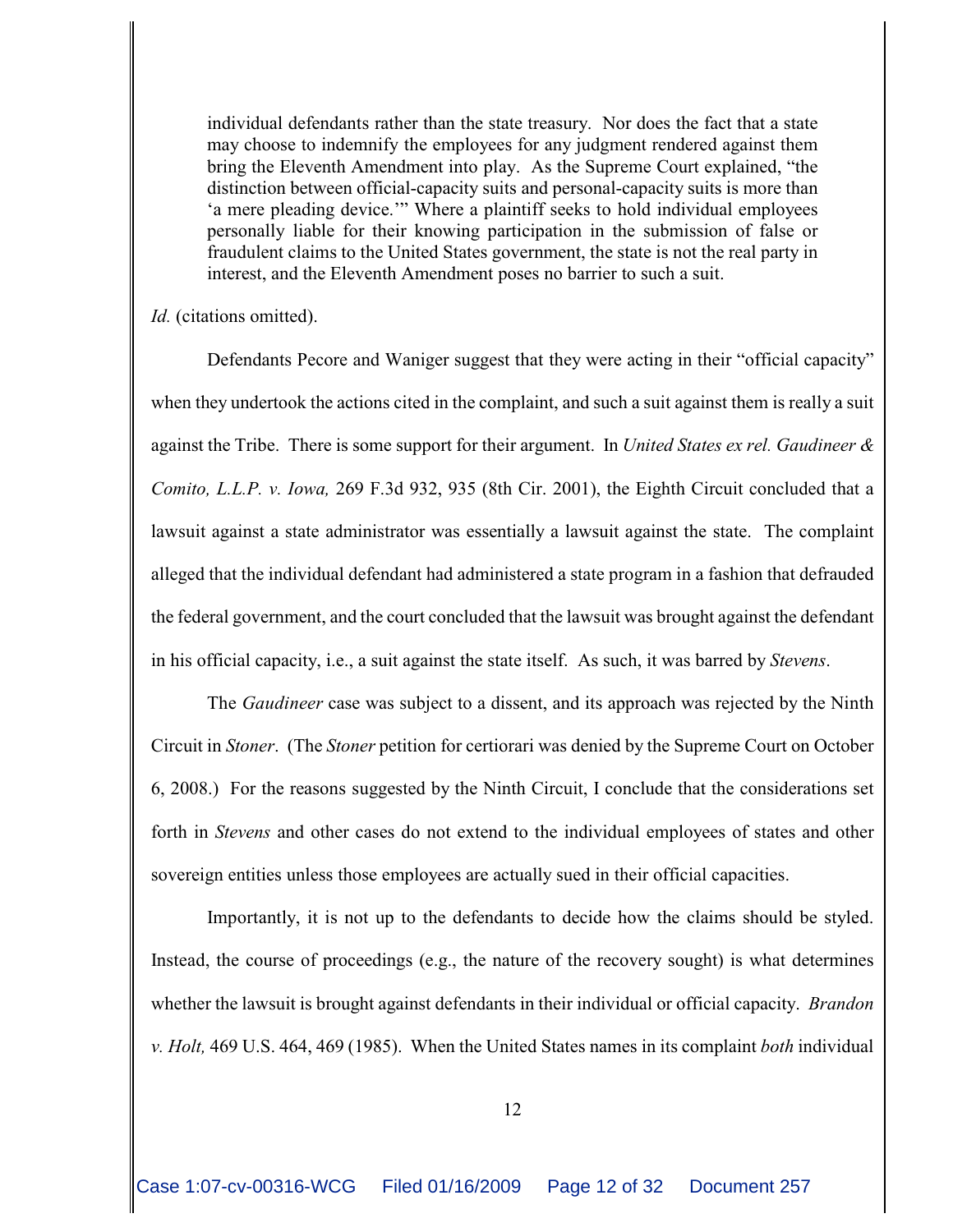defendants and the Tribe itself, and when it insists in its briefs that it seeks relief against the individuals *as* individuals, it should be clear enough that it is not suing the individuals merely as stand-ins for the Tribe itself. *United States ex rel. Adrian v. Regents of University of California,* 363 F.3d 398, 403 (5th Cir. 2004).

In sum, this is not a lawsuit brought against individuals in their "official capacities," it is a lawsuit brought against individuals who happen to be Tribal employees. It is no different than the legions of § 1983 claims that are brought against state officials in their individual capacities, the vast majority of which involve state employees (prison guards, police officers, zoning administrators, et al.) acting within the scope of their employment. Recovery against these Defendants is not tantamount to recovery against the Tribe, and a judgment against these individuals would not in any way impact the sovereignty of the Tribe itself. It is clear that the individual defendants are "persons" within the meaning of § 3729, and the United States has not sued these defendants in their official capacity. Accordingly, the FCA claims against the individual defendants will not be dismissed.

## **III. MOTIONS FOR PARTIAL SUMMARY JUDGMENT**

The United States, MTE, and the individual defendants have all filed motions for partial summary judgment. Summary judgment is proper only when the materials before the court demonstrate "that there is no genuine issue as to any material fact and that the moving party is entitled to a judgment as a matter of law." Fed. R. Civ. P. 56(c). When the parties have filed cross-motions for summary judgment, "we construe the evidence and all reasonable inferences in favor of the party against whom the motion under consideration is made." *Samuelson v. LaPorte, Cmty. Sch. Corp.*, 526 F.3d 1046, 1051 (7th Cir. 2008).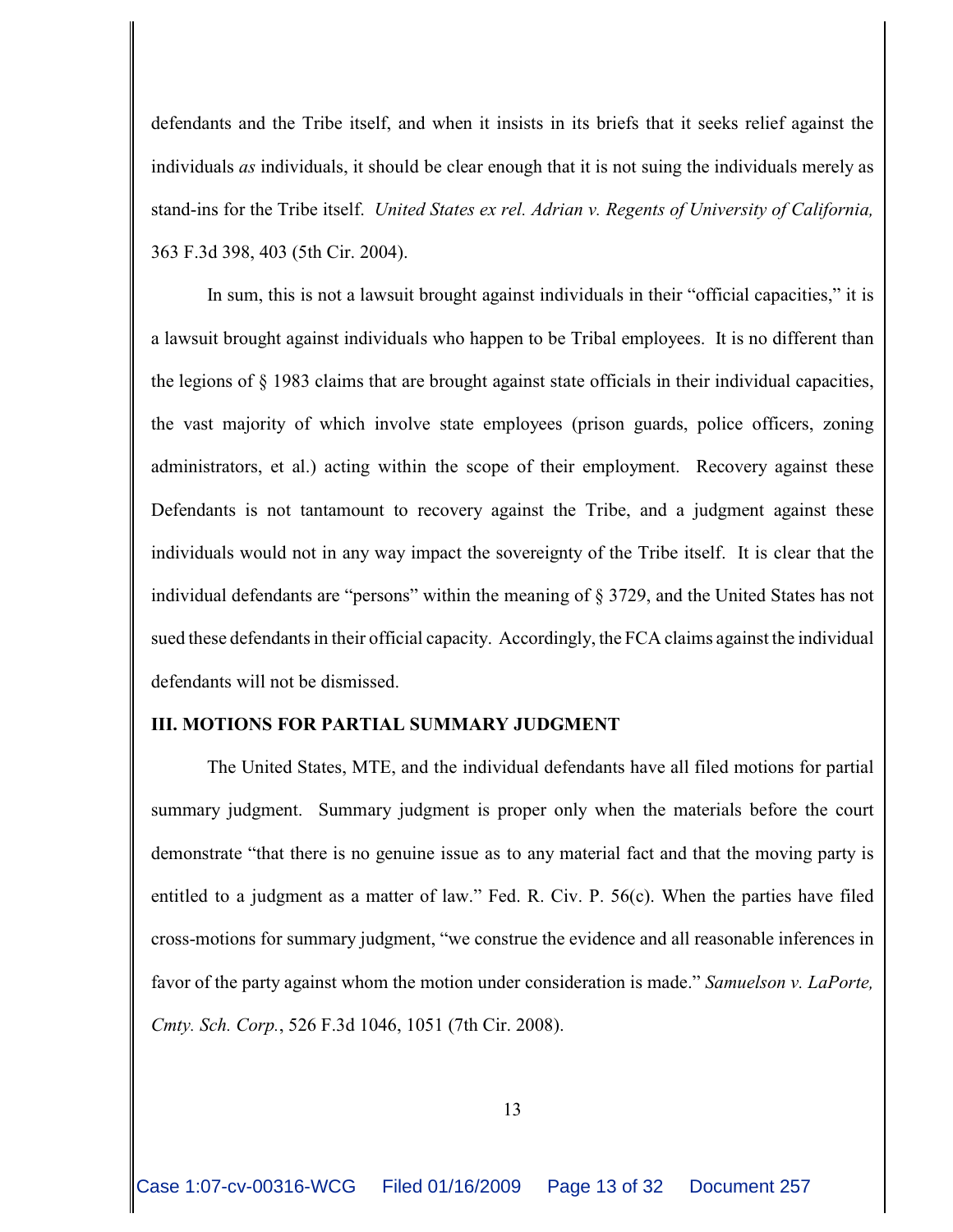## **A. Pecore's and Waniger's Motion for Summary Judgment on FCA Claims**

I have concluded that MTE itself is not a "person" under the FCA, which renders its motion for summary judgment on the FCA claims moot. I have concluded, however, that individual Defendants Pecore and Waniger are "persons" under the statute. They present several arguments seeking dismissal of the FCA claims.

An FCA claim requires proof of three elements: (1) presentment to a government officer or employee; (2) a false claim; and (3) knowledge of its falsity. 31 U.S.C. § 3729(a)(1). *United States ex rel. Fowler v. Caremark RX, L.L.C.,* 496 F.3d 730, 740 (7th Cir. 2007).

## **1. That "Actual Expenses" Were Owed does not Insulate Defendants from Liability**

One of the principal themes of the defense is that the relevant agreements stipulated that MTE would be reimbursed for its actual expenses. MTE, the Defendants argue, actually *did* incur the expenses for which it billed. For example, even if a given invoice listed 19 miles of brushing work when only 15 miles was performed, MTE's actual expenses were exactly what was invoiced. Even though the number of *miles* billed was wrong, the bottom line was correct. Because MTE was entitled to be paid its actual expenses (i.e., it could recover its bottom line), it follows that the actual miles claimed on the invoices were immaterial to the government's decision to pay.

But MTE's interpretation of the agreements is not supported by the record. Most obviously, it was clear that the Government was always interested in the number of miles that were cleared rather than simply the number of hours worked or expenses incurred. Why would the BIA request maps of completed work (and why would MTE provide them) if that information was "immaterial"? And why would Congos go on multiple inspections of the work sites if all the Government cared about were MTE's hours worked or "actual" expenses? In fact, the entire relationship of the parties makes no sense if the only thing that mattered was MTE's actual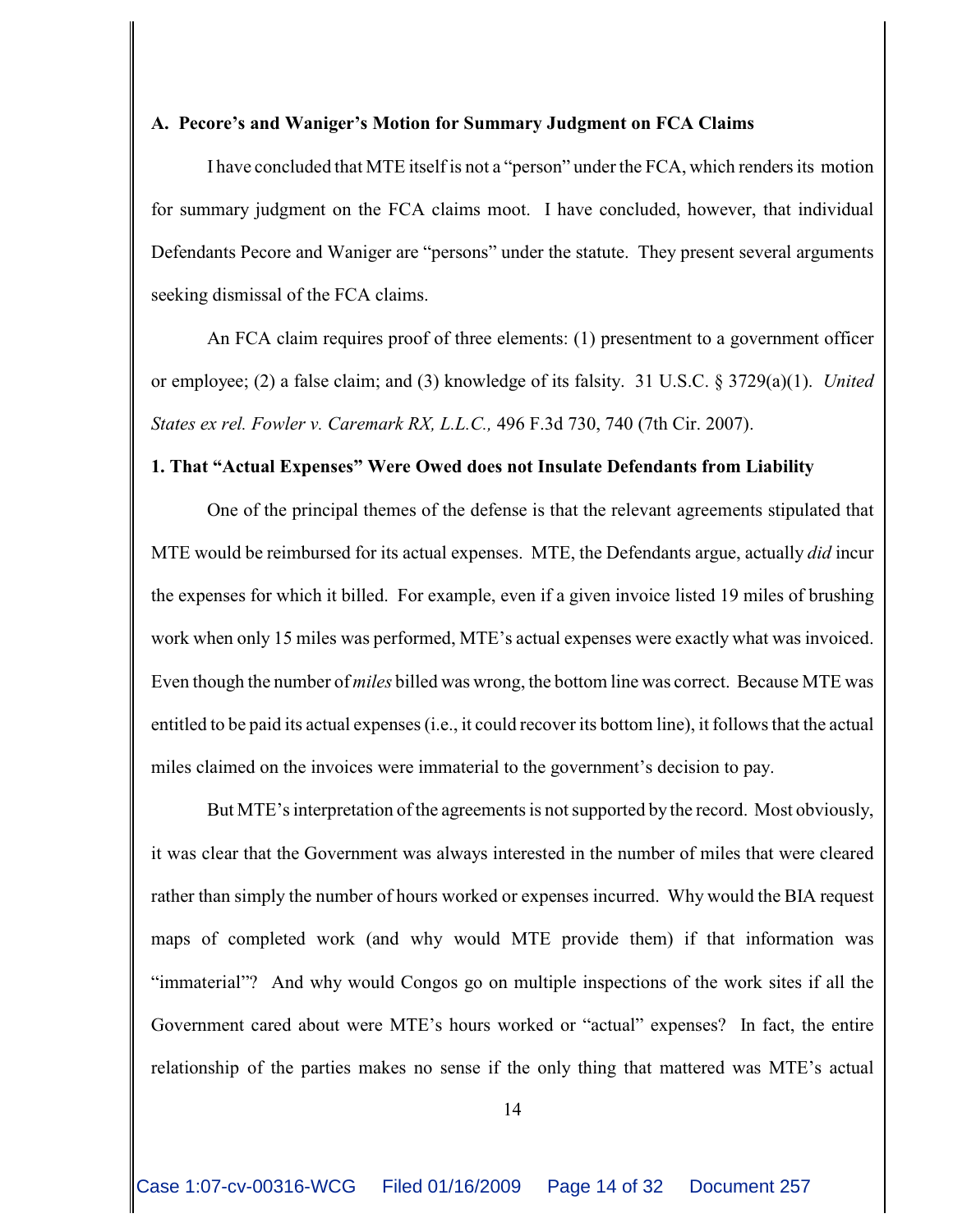expenses. Obviously, the Government (like any customer) was concerned with *how much work* MTE was doing. The contracts were not a blank check under which MTE could bill for anything it wanted. It actually had to do work, and MTE knew that.

Moreover, the premise underlying the Defendants' argument is something of a red herring. The Defendants' overarching theory is that (a) MTE's employees actually worked the number of hours they claimed and incurred the actual expenses MTE claimed and (b) the Government owed actual expenses anyway, so the actual number of miles listed on the invoices was immaterial. But even if the agreements may have been based on actual expenses (regardless of work done), and even if MTE actually incurred the bottom line expenses for which it sought reimbursement, that does not mean MTE had a blank check to draft invoices for phoney miles. Suppose (to take an extreme example) MTE actually incurred \$1 million in expenses to clear 100 feet of brush. In doing so, it paid its employees at a rate of \$10,000 per hour. Yet, recognizing that it has spent an exorbitant amount of money to do very little brushing work, MTE decides to invoice the Government for 1,000 miles of brushing instead of the mere 100 feet its employees actually cleared. That way, the false invoice disguises *how* the money was spent, even though the money *was* actually spent (albeit frivolously) on road clearing. Would MTE be justified in this approach? Of course not. The fact that they believed their actual expenses were to be reimbursed does not entitle MTE employees or anyone else to submit claims for payment that deliberately mislead the Government as to *how* those expenses were incurred.

Similarly, the fact that the invoices may have disclosed the correct number of hours worked does not mean the invoices were not false. The direct effect of overstating the number of miles cut was an increase in the apparent efficiency of the project. Just as a contractor might want to mask the rates it paid its employees for labor, it might also want to give the impression that it did more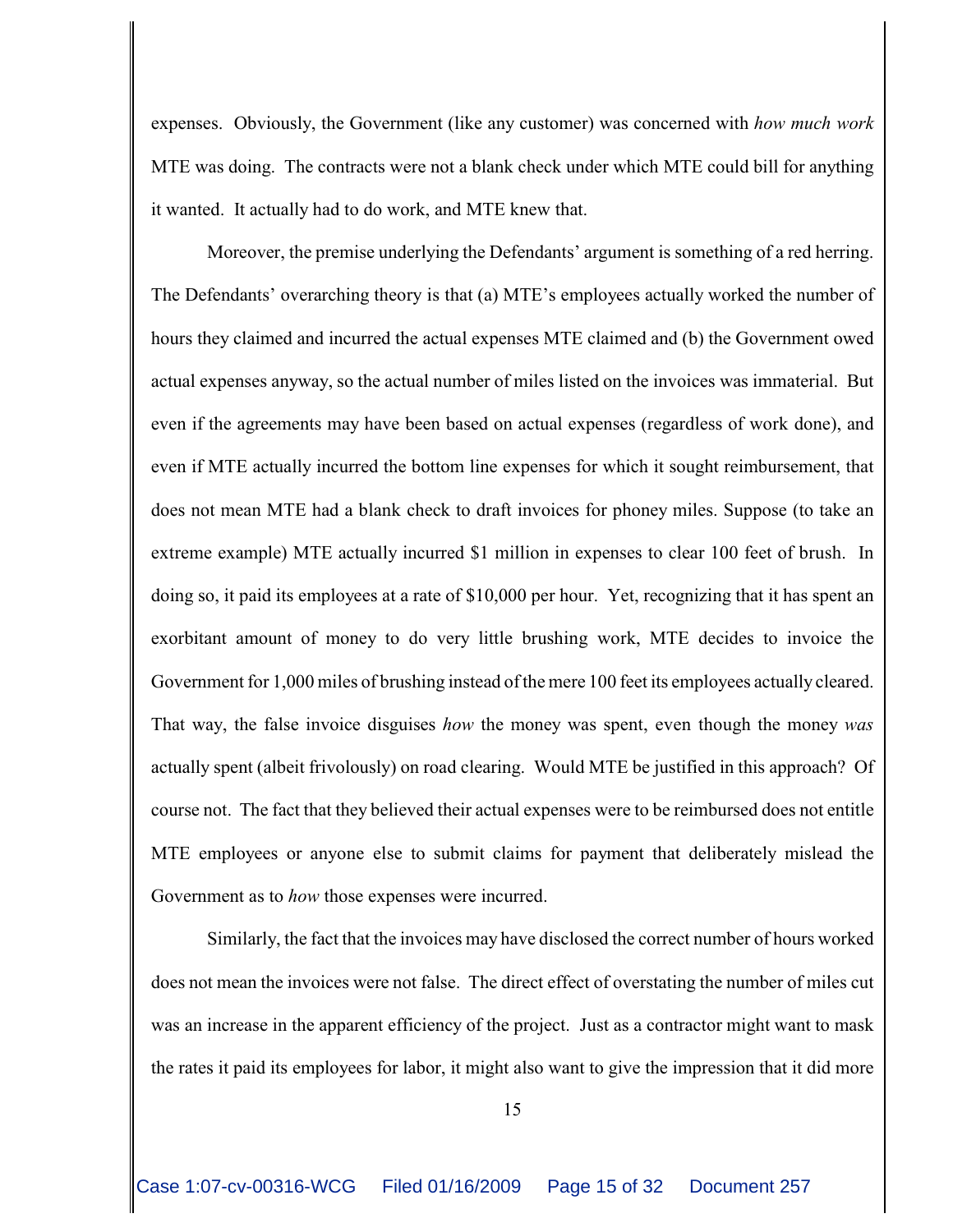work than it actually did. Remarkably, the Defendants chide the Government for its "stubborn insistence on inspecting whether certain roads were completely brushed" because that information is "immaterial to whether the invoices were false." (Dkt. # 214 at 12.) Of course this is a preposterous objection. The logical extension of the Defendants' argument is that they would have been within their rights to submit invoices for thousands of miles of bogus work, so long as the bottom line they sought reflected actually incurred expenses. MTE did not have a blank check to make up information about the amount of work it did just because it was otherwise entitled to be paid for its expenses.<sup>4</sup>

But of course much of this is beside the point. Regardless of whether the governing contracts provided actual expenses, the FCA does not view false claims in the narrow fashion the Defendants suggest. That is, the statute is not concerned with the particular details of what a given contract may have provided, it is concerned with preventing a party from submitting a false claim, which is "*any* request or demand, *whether under contract or otherwise*, for money . . ." 31 U.S.C. § 3729(c). Even if MTE were truly entitled to be compensated for its "actual expenses" under the governing agreements, it is the specific invoices here – the requests for payment – that count as false claims. The key question is whether the false information was material to the Government's decision to pay those claims. *United States ex rel. A+ Homecare, Inc. v. Medshares Management Group, Inc.,* 400 F.3d 428, 443 (6th Cir. 2005). Although the governing contracts could play a role in the materiality analysis, it is clear that there is substantial evidence that the amount of miles

<sup>&</sup>lt;sup>4</sup>Of course it should be obvious that MTE was not entitled to be paid for whatever expenses it incurred *just because* it incurred them. Its employees knew the BIA was concerned the whole time with how much work was actually being accomplished. Why else would Congos have performed so many inspections? MTE has not identified any other similar contract where the billing party was entitled to be paid from the Government for any expense it incurred, regardless of how it performed the work in question.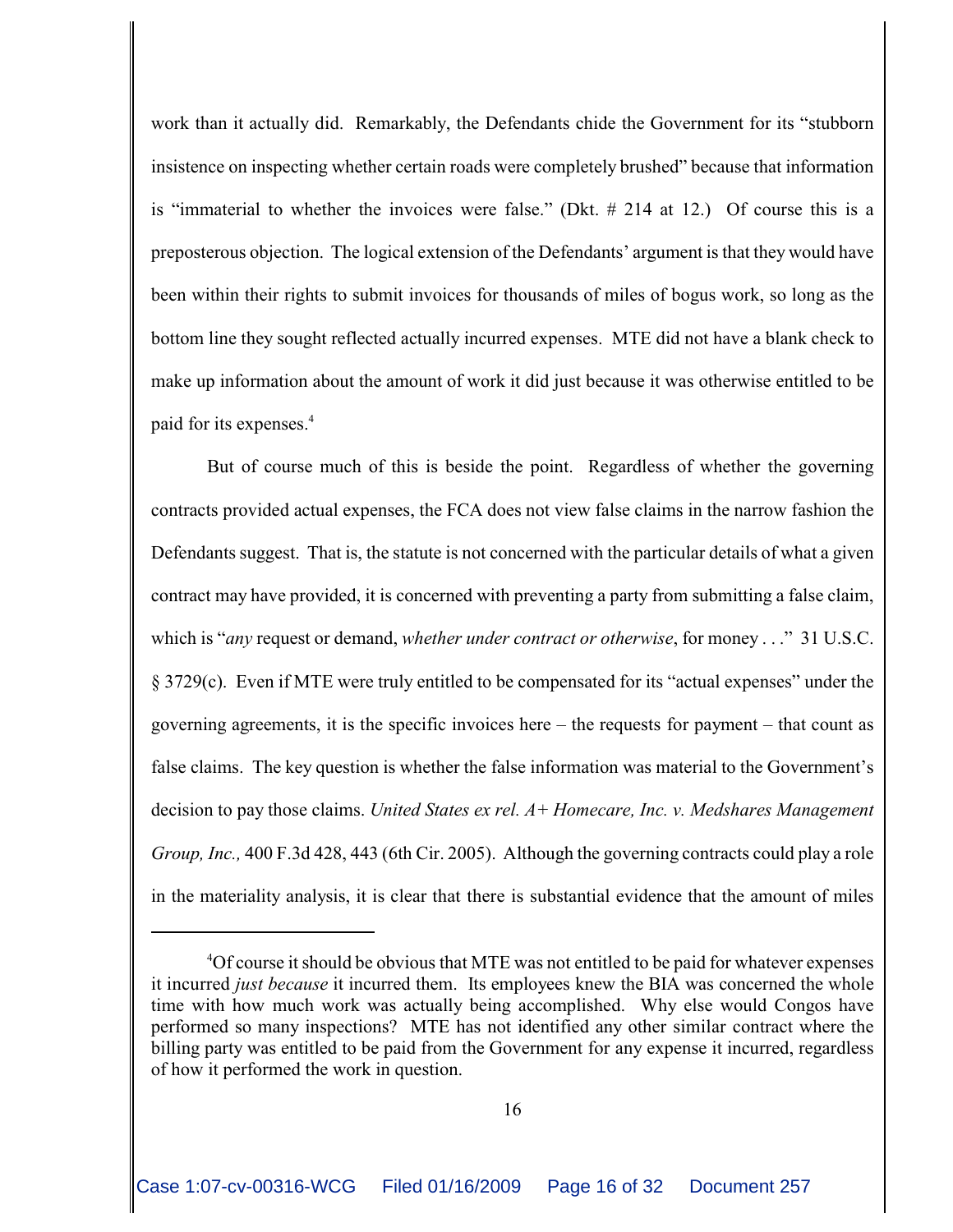brushed or graded was a key consideration (i.e., material) in the Government's decision to pay or not pay the claims, and this factor was not necessarily linked to any specific contractual provisions.

 Ultimately, regardless of what the Defendants may have believed about their obligations under the relevant contracts, for FCA purposes the question is whether they submitted a claim for payment that contained false information material to the Government's decision to pay. Their supposed entitlement to "actual expenses" does not mean their allegedly false submissions were not false claims.

#### **2. The Government's "Knowledge" of Falsity is not a Defense**

The Defendants argue that the Government knew certain of the invoices were "false" before they were even presented. In particular, they assert that as of February 2002, David Congos knew MTE's invoices 212, 214, 217, 219 and 224 contained false information. These invoices were returned to MTE. On February 28, the BIA adopted a new policy requiring submissions to certify that the invoice and supporting data were "accurate and complete." This policy was adopted with MTE's invoices in mind. Congos and others hoped the new certification policy would cause MTE to either correct its submissions or to not file them at all. That did not materialize, however. When MTE did re-submit the offending invoices, which contained the same false information, MTE argues the BIA was already on notice that they were false. In fact, MTE argues that in a February 26 meeting Congos led MTE to believe that the invoice issues were "resolved" and the invoices would be paid if they were resubmitted.

MTE relies on *United States ex rel. Durcholz v. FKW Inc.,* 189 F.3d 542 (7th Cir. 1999). But that case does not hold that advance Government knowledge of falsity somehow renders that invoice true or insulates the defendant from liability. In *Durcholz* , a government agency needed a contract performed quickly. In order to fast-track the process, Government officials instructed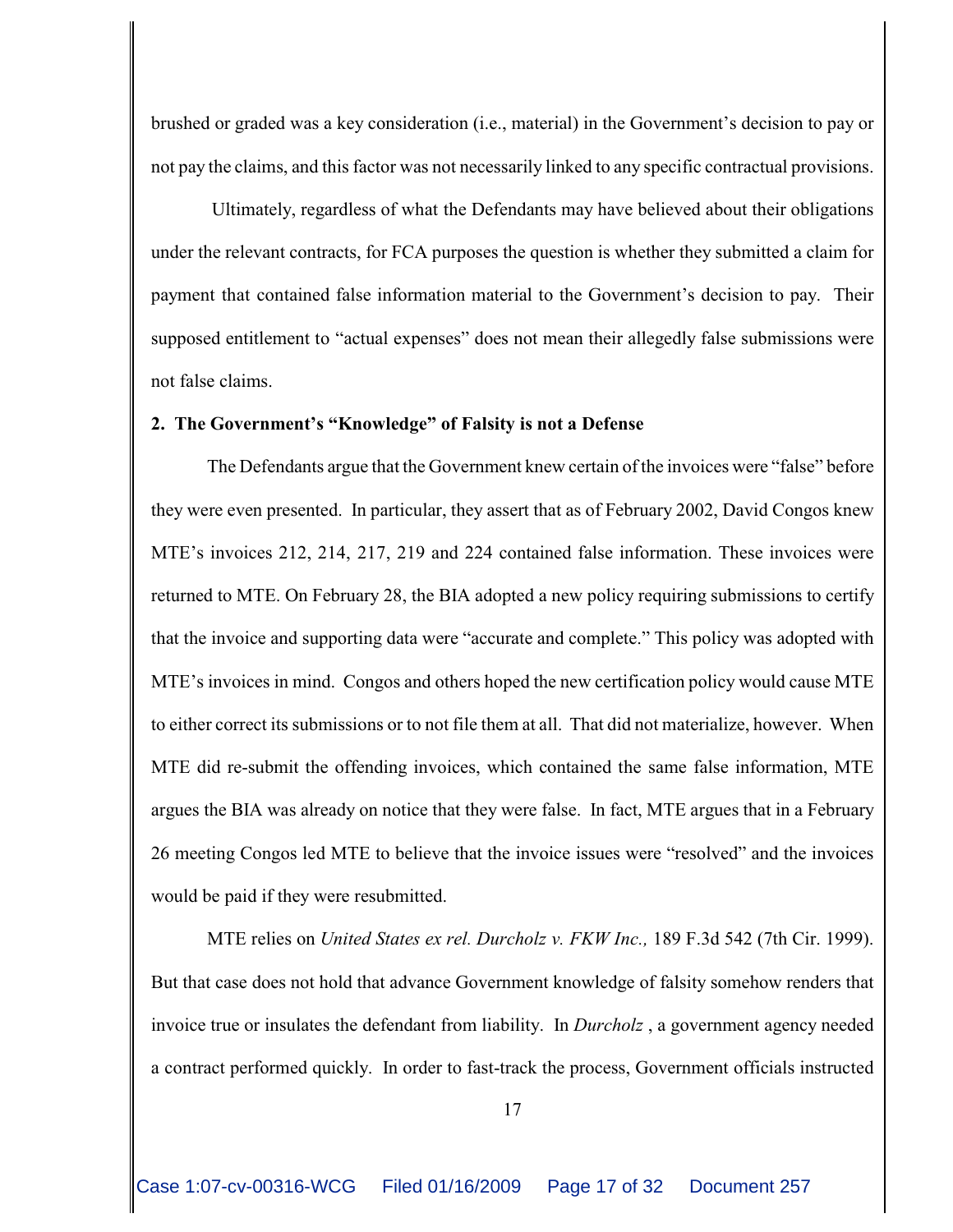bidders to bid using excavation line-items in their bids when in fact everyone knew the project was expected to be a dredging project. An invoice was submitted by the winning bidder using the excavation line-items, even though excavation was not done. When a government accountant later flagged the problem, the contractor resubmitted the invoice by eliminating the offending line-items. After the bidder was paid, one of the losing bidders brought an FCA action alleging the proposals and invoices were false claims because they used excavation line-items when in fact the project was a dredging project.

In affirming the district court, the Seventh Circuit noted that "[i]f the Government knows and approves of the particulars of a claim for payment before that claim is presented, the presenter cannot be said to have knowingly presented a fraudulent or false claim. In such a case, the government's knowledge effectively negates the fraud or falsity required by the FCA." *Id* . at 545. But this statement of the law is not as broad as MTE suggests. It is not merely government *knowledge* of falsity that precludes an FCA claim, but government *encouragement* and *involvement* in the submission of those claims. As the Seventh Circuit observed:

From the start,[government] officials were more interested in speed than cost and made their decisions in accordance with these priorities. They classified the project as a performance specification in order to expedite the bidding, knowing that the UPB did not contain dredging line-items. They later directed FKW to modify its proposal to match the Midwest bid and told FKW to resubmit its invoices without the excavation line-items. Thus, the government not only knew that FKW's proposal and invoices contained excavation line-items, it directed FKW to use those pricing numbers. *In essence, then, Durcholz is alleging that the government was defrauded by the very activities that its agents ordered*.

## *Id.*

Under such unique circumstances, it would be impossible to claim the Government was defrauded by the very actions it orchestrated. This narrow exception is not applicable here. Even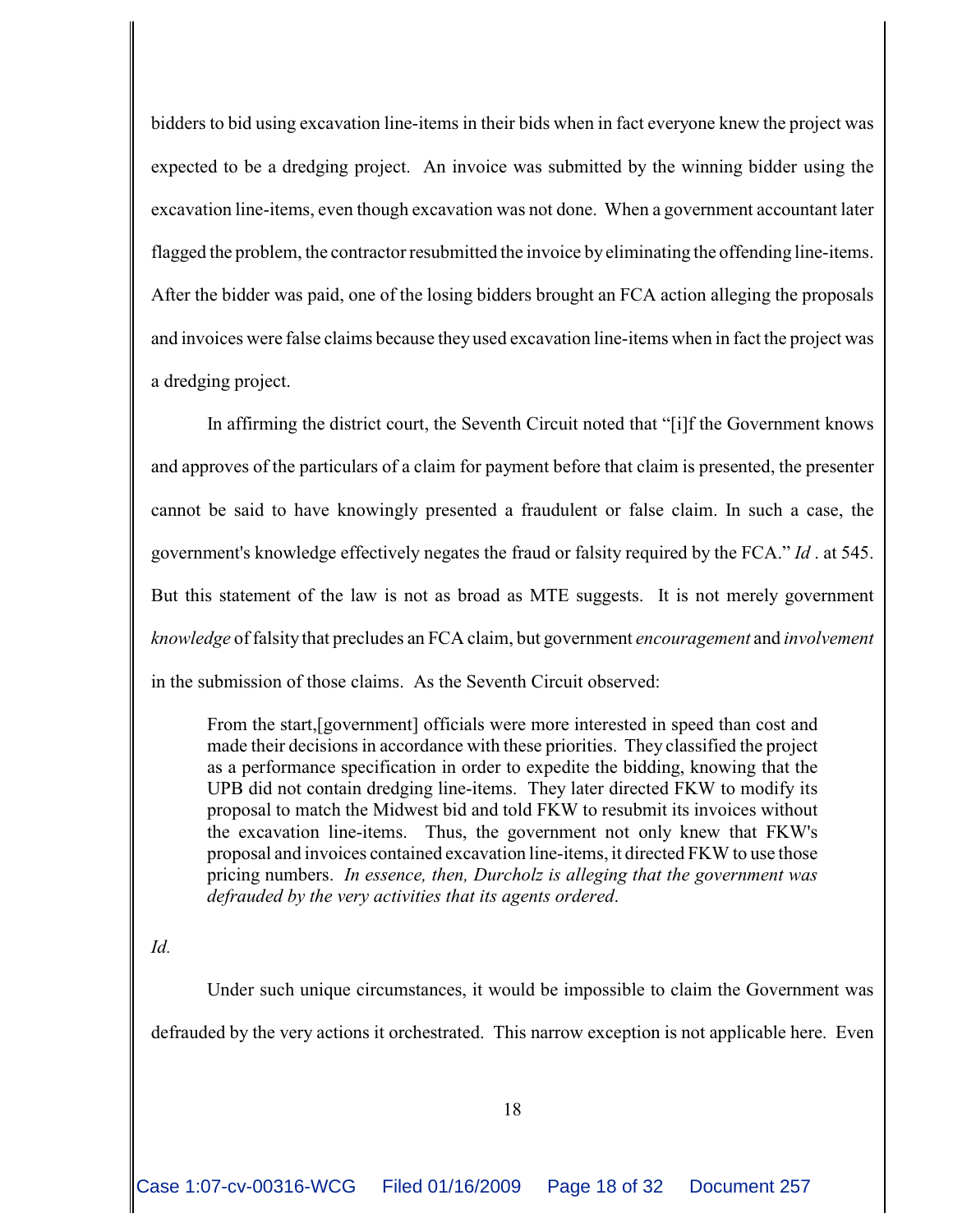if Congos and other BIA officials suspected certain of MTE's invoices were false, they did not encourage or order the BIA officials to resubmit the invoices with that false data. It was not their idea to submit invoices with false amounts of work performed. In fact, according to MTE itself, the new certification rule was implemented specifically with a view towards *discouraging* MTE from submitting the invoices with the false data. (MTE PFOF ¶ 23.) In short, even if the BIA officials suspected or knew certain information was false, that does not preclude applicability of the FCA.

## **3. "Falsity" of the Claims Based on "Performance" Issues or Contract Disputes**

Defendants argue that many of the Government's falsity contentions are based on the quality of MTE's work in performing the contract. The HFR proposals, they note, did not contain any concrete standards for performing the work. And throughout the contracting process the Defendants allege they were confused as to what the Government's invoicing expectations were. Thus, this case is onlyabout (they allege) disputes about contracts and their performance rather than any issues involving "false" claims.

The Government protests that its claims relate to work either not done at all or for work that was woefully incomplete because slash was not removed. In other words, it is not quibbling about performance or seeking to enforce some idiosyncratic interpretation of the contracts; it is alleging the work in question was either not done at all or done in a fashion that no one could plausibly claim the work was satisfactory.

I conclude that the Government's FCA claims are not simply contract disputes about performance or interpretation. As to the work not done at all, there is no dispute that failure to do work claimed would be a false claim. And as to the Government's claims based on areas that were cut but not slashed, the Defendants have not even suggested that such work would constitute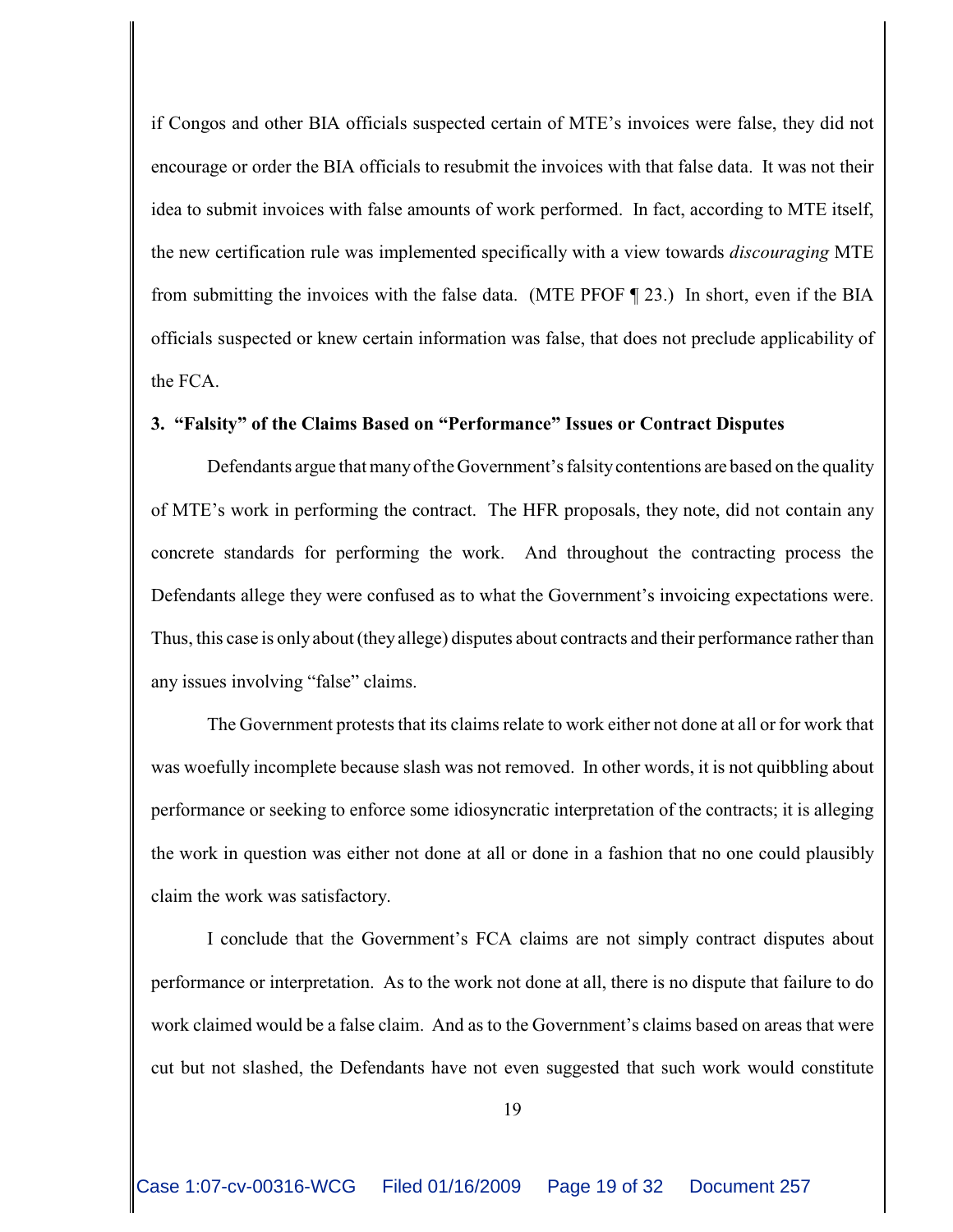adequate brushing under any performance standard. In other words, there was no reasonable "interpretation" of the contracts that would have allowed the Defendants to leave slashed brush on the ground and then bill the Government for that work as though it were completed. The Government is not suing the Defendants for failure to live up to a given standard or for failure to perform adequately. Its claims are based on a complete lack of performance that would fail under any standard. It is apparent that the United States believes there were countless discrepancies in MTE's work, but for pragmatic reasons it has focused its effort to show false claims only on the most glaring omissions in MTE's invoices. Accordingly, none of the Government's claims turns on any interpretation of the contract requirements or any issues of adequate performance.

## **4. Laches**

Finally, the Defendants argue that the doctrine of laches precludes the Government from pursuing this case. The invoice submissions occurred five or six years before this case was brought, and Pecore and Waniger argue that it is difficult to find necessary evidence to defend against the Government's accusations (despite their own recent production of large amounts of new evidence). In particular, if the Court rejects their principal contention (discussed above) that the amount of work done was immaterial, then the number of miles worked is a key issue in the case. By the time the Government filed suit in April 2007, it was impossible to reconstruct the evidence necessary to show how much work they actually did.

The laches defense "'requires proof of (1) lack of diligence by the party against whom the defense is asserted, and (2) prejudice to the party asserting the defense.'" *Pruitt v. City of Chicago, Illinois,* 472 F.3d 925, 927 (7th Cir. 2006) (citations omitted). The United States notes at the outset that application of the doctrine of laches is highly controversial when the United States itself is the plaintiff. One idea is that when the government is acting on behalf of its citizens (here, to recover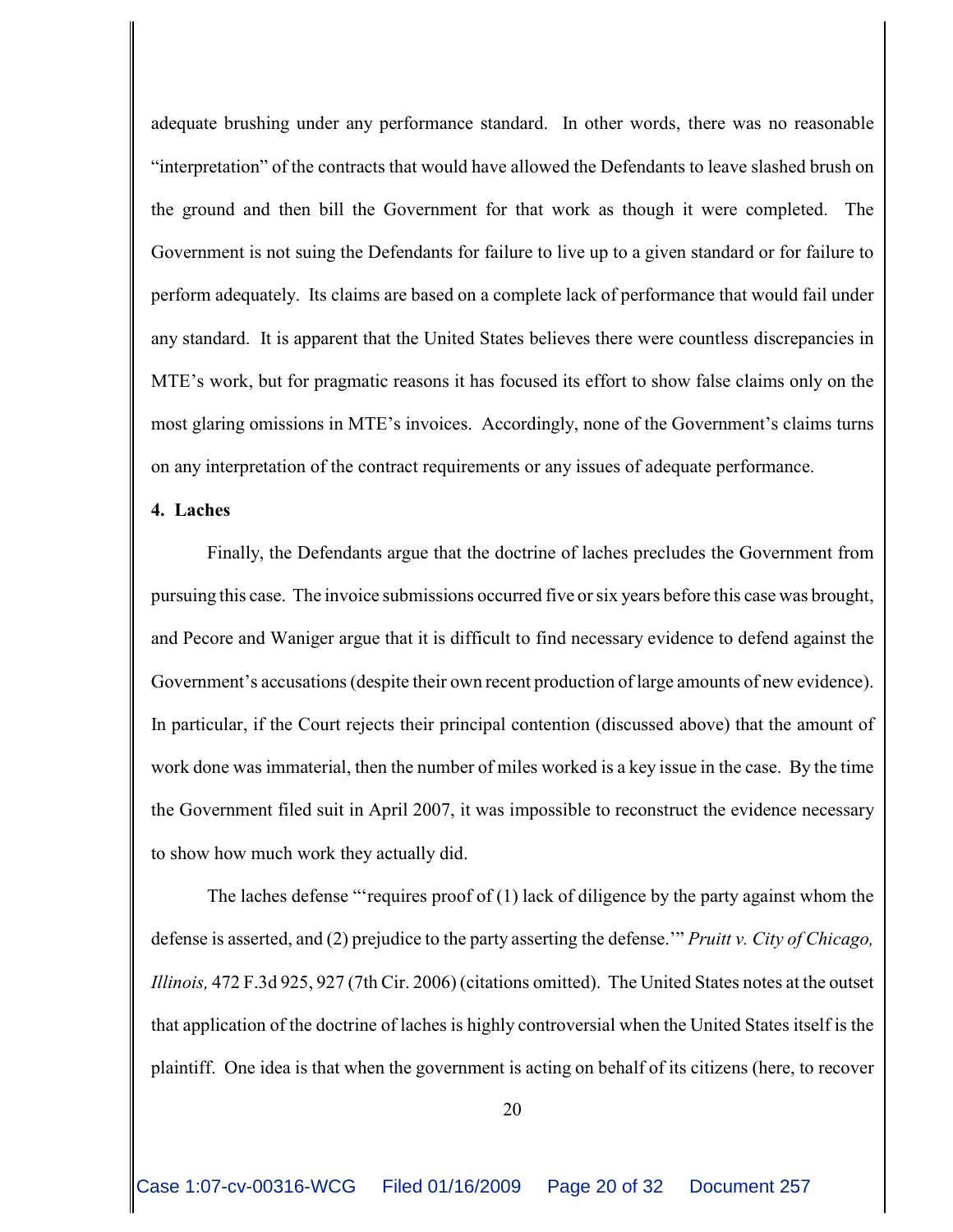allegedly fraudulently paid funds and return them to the taxpayer), laches (an equitable doctrine) has little applicability. Another suggestion is that "only the most egregious instances of laches can be used to abate a government suit." *United States v. Administrative Enterprises, Inc.,* 46 F.3d 670, 673 (7th Cir. 1995). Laches might come into play, for example, if a defendant's due process would be violated by prosecution of a stale civil lawsuit.

But regardless of whether laches may *ever* be a defense against the Government, it is clear that it would only be applied in an unusual case. This is not such a case. The FCA contains a sixyear statute of limitations, 31 U.S.C. § 3731(b), and the Defendants concede that the Government filed suit within that time period. At the outset, therefore, it is difficult to conclude that there was an "unreasonable" delay when the Government brought suit within the statutorily allotted time period. Moreover, the lawsuit was the result of a lengthy federal investigation. The Government did not sit on its hands for five years and then dig a dusty file out of a cabinet. There was, in short, no unreasonable delay in bringing suit.

In addition, I note that much of the key evidence involves work that was documented at the time of the invoice submissions. BIA officials toured the areas extensively and concluded the work had not been done. Pictures were taken. Although some of the evidence is no doubt lost (the Defendants cite the death of an important witness), there are always going to be evidentiary problems arising from a five-year delay. That is accounted for by the statute of limitations itself, and this is not the sort of case that cries out to have the equitable defense of laches trump the Congressionally provided limitations period.<sup>5</sup>

<sup>&</sup>lt;sup>5</sup>Pecore and Waniger also move for summary judgment on the question of whether they were acting within the scope of their employment. This argument is largely a rehash of the arguments they raised in their motion for judgment on the pleadings. There is nothing within the FCA that insulates individuals from liability merely because they were acting within the scope of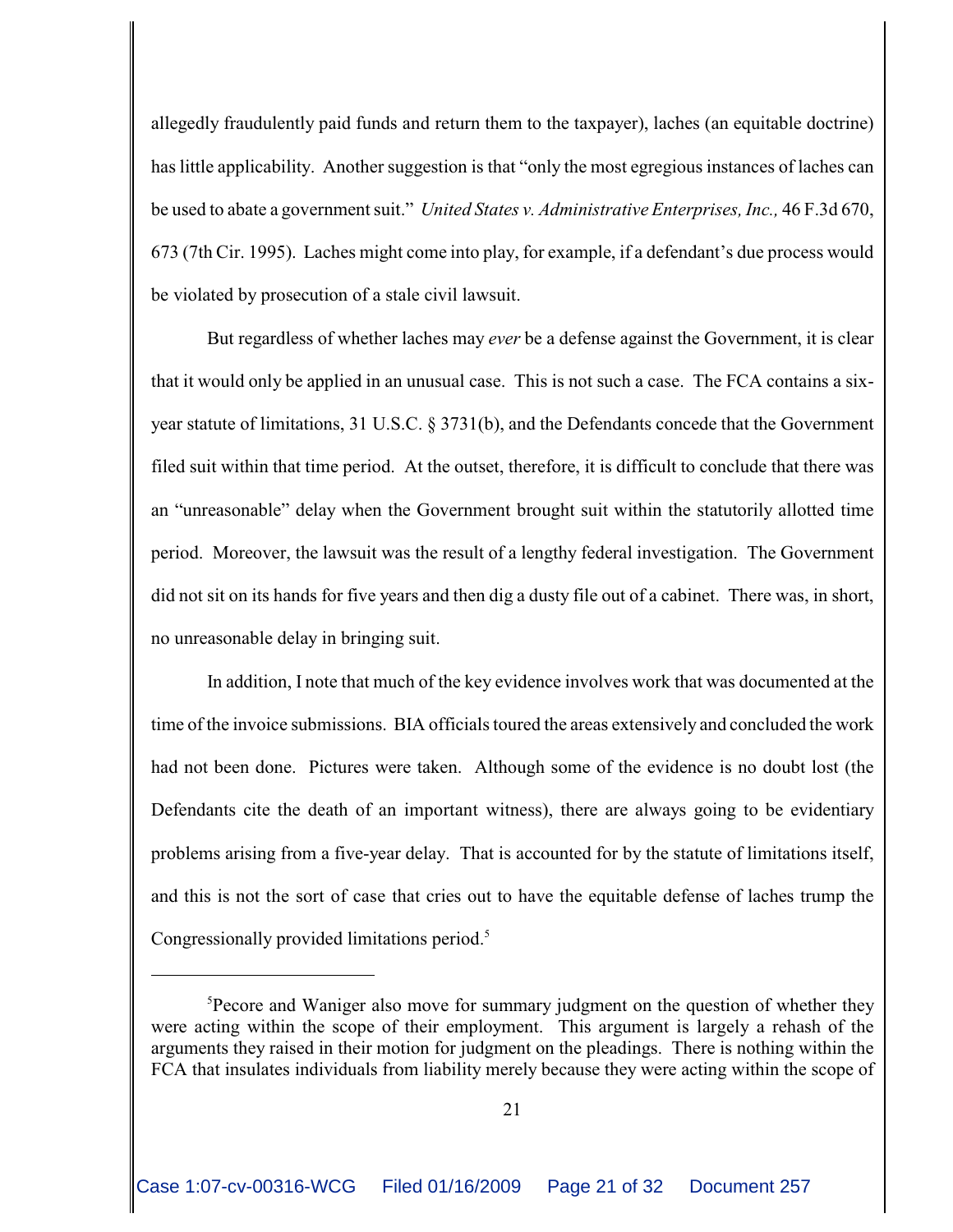# **B. The United States' Motion for Summary Judgment on the FCA Claims against Pecore and Waniger**

The United States has also moved for summary judgment on the FCA claims. To reiterate, an FCA claim requires proof of three elements: (1) presentment to a government officer or employee; (2) a false claim; and (3) knowledge of its falsity. 31 U.S.C. § 3729(a)(1). *United States ex rel. Fowler v. Caremark RX, L.L.C.,* 496 F.3d 730, 740 (7th Cir. 2007). The first two elements were discussed at length above. In short, the Government believes the evidence shows that MTE's employees submitted invoices that contained false information about the amount of work done. Further, the Government argues that MTE's employees created and used false records and falsely certified every quarter that its funds were being used for the purposes for which they were intended. It has chiefly relied on eight invoices that overstated the amount of brushing and grading work MTE accomplished.

The falsity of these claims is a highly fact-intensive analysis, but even assuming the evidence is as conclusive as the Government believes, it is clear that knowledge of the falsity is where the Government's motion must fail. Under the FCA, A person acts "knowingly" if he:

(1) has actual knowledge of the information;

(2) acts in deliberate ignorance of the truth or falsity of the information; or

(3) acts in reckless disregard of the truth or falsity of the information,

31 U.S.C. § 3729(b). The statute also provides that "no proof of specific intent to defraud is required." *Id.*

their employment – presumably *most* FCA defendants are. They also suggest the issue has resonance with respect to their cross-claims against MTE, but they have not moved for summary judgment on their cross-claims and MTE has not responded. Accordingly, the issue is not an appropriate one for summary judgment.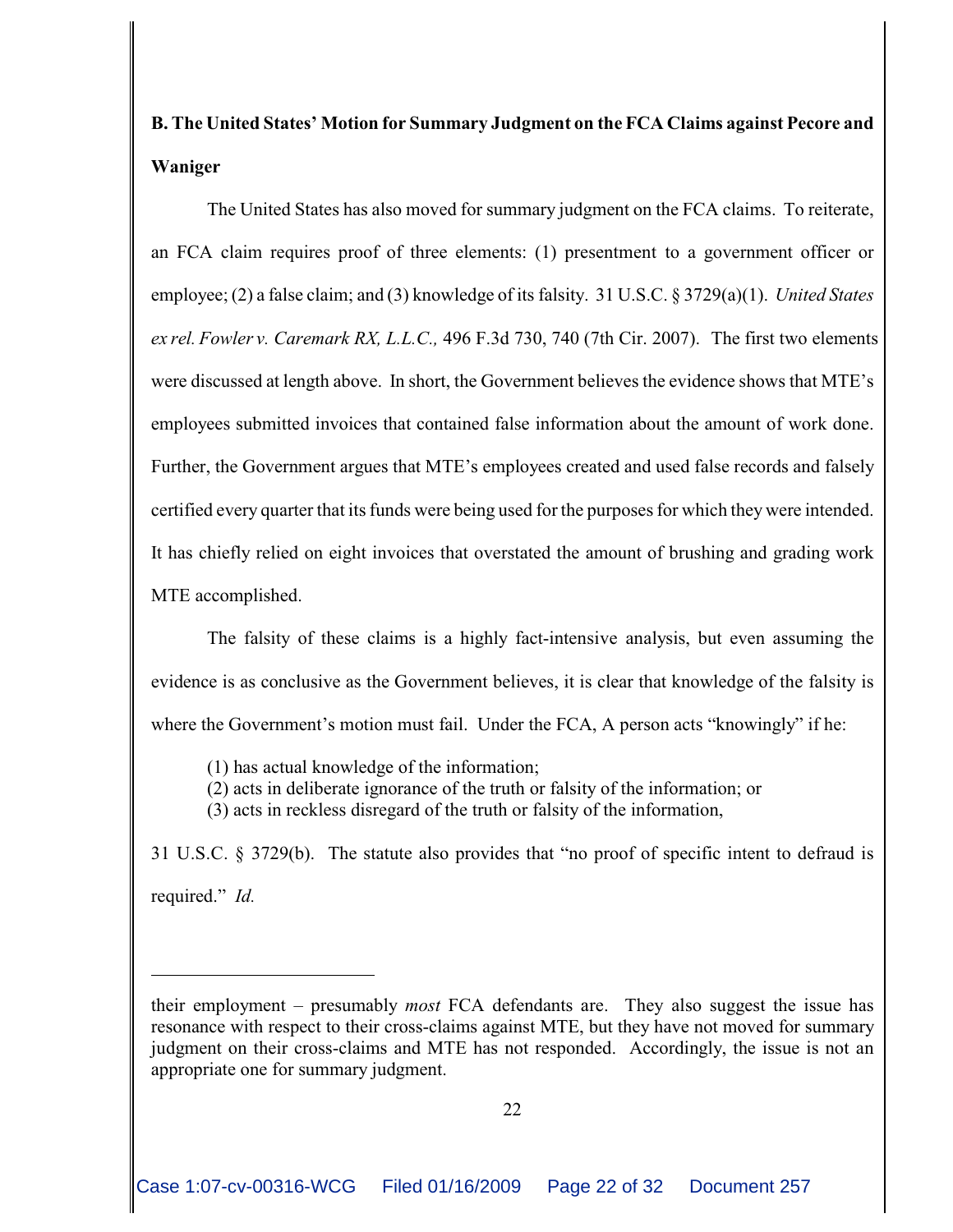The Government argues that Pecore and Waniger acted in reckless disregard of the truth or falsity of the information because they submitted invoices without taking any reasonable steps to verify the information contained therein. Waniger was MTE's fire management officer, and Pecore was the forest manager. Surely it was within their ability to easily verify that the invoices were accurate.

The Government relies on two cases for the general proposition that one cannot bury his head in the sand and then claim he did not know the submissions were false. In *United States v. Krizek,* for example, a psychiatrist and his wife billed Medicare for bogus claims. 111 F.3d 934, 936 (D.C. 1997). The wife, who was in charge of billing, never made any effort to verify the amount of time her husband spent with his patients. On some days, she submitted bills totaling almost twenty-four hours, a fact which should have jumped out at any careful biller. And in *United States v. Mackby*, a physical therapy clinic billed the government using the PIN of a physician who was the father of the clinic's owner. 261 F.3d 821 (9th Cir. 2001). The defendant argued that he was not personally responsible for the fraud, but the court rejected that approach on the theory that any reasonable person in hisshoes would have known what was going on. These cases demonstrate the principle (reflected in the statute itself) that a specific *mens rea* for fraud is not required. Instead, it is enough that bills are submitted with reckless disregard for their truth. Importantly, however, in both of these cases judgment was entered only after a bench trial. The cases do not stand for the proposition that a court could find the requisite level of knowledge at the summary judgment stage.

My review of the record suggests that the Government's case is a strong one. It has maps and other submissions that it believes its evidence will show to be false. The individuals responsible for submitting the invoices were in an excellent position to either know they were false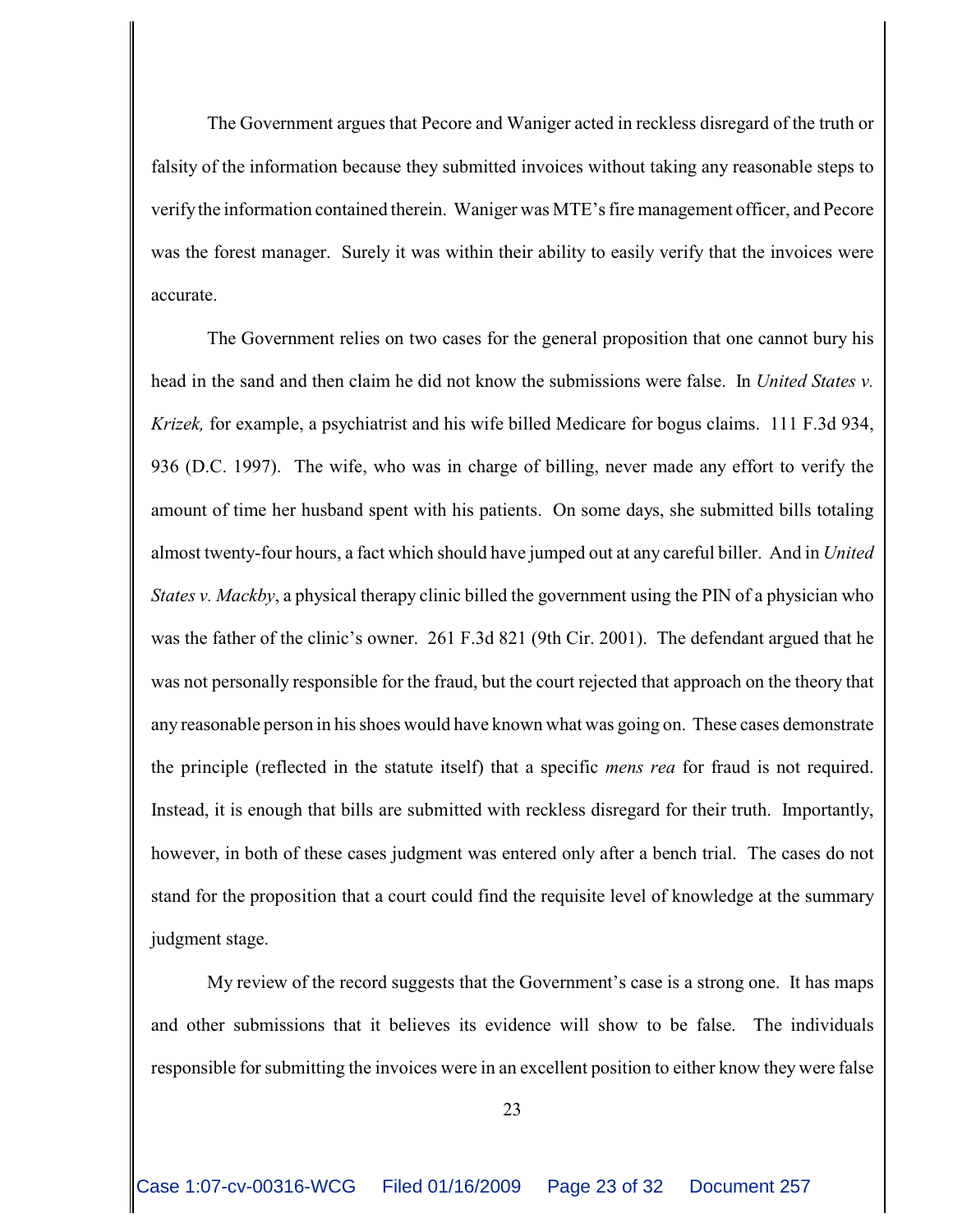or to be reckless in not verifying their accuracy. On the other hand, there was clearly some significant give and take regarding the invoices at issue here. The Defendants would argue that they believed they were complying with what the BIA wanted. Moreover, it was obvious by the time the invoices were re-submitted that the BIA had significant veracity issues. To re-submit the invoices with false information after knowing the BIA was concerned about their truth could have been either brazen or wholly innocent, and that is a determination that cannot be made on summary judgment. In addition, there is no allegation that either of the Defendants personally profited from the fraud (unlike *Krizek* or *Mackby*). Although personal profit is not an element of an FCA case, it could at least suggest the mistake was an innocent one rather than one made with reckless disregard for the truth. These latter points may be undercut by the fact that the FCA does not require a specific intent to defraud, but they at least call into question the reckless disregard issue. The point is that I cannot conclude on summary judgment that the facts mandate judgment in the Government's favor. Accordingly, its motion will be denied.

#### **C. Motions for Summary Judgment on the Contract Claims**

MTE has also moved for summary judgment on the common law claims the Government has brought against it; for its part, the Government has moved for summary judgment on its contract claim but not its other common law claims. MTE argues that the Contract Disputes Act precludes jurisdiction over all of these claims. It also raises other arguments – some in support of its own motion and others in opposition to the Government's. In particular, it argues that the statute of limitations provided in the Indian Self-Determination and Education Assistance Act is only one year, which means the current contract claims are time-barred.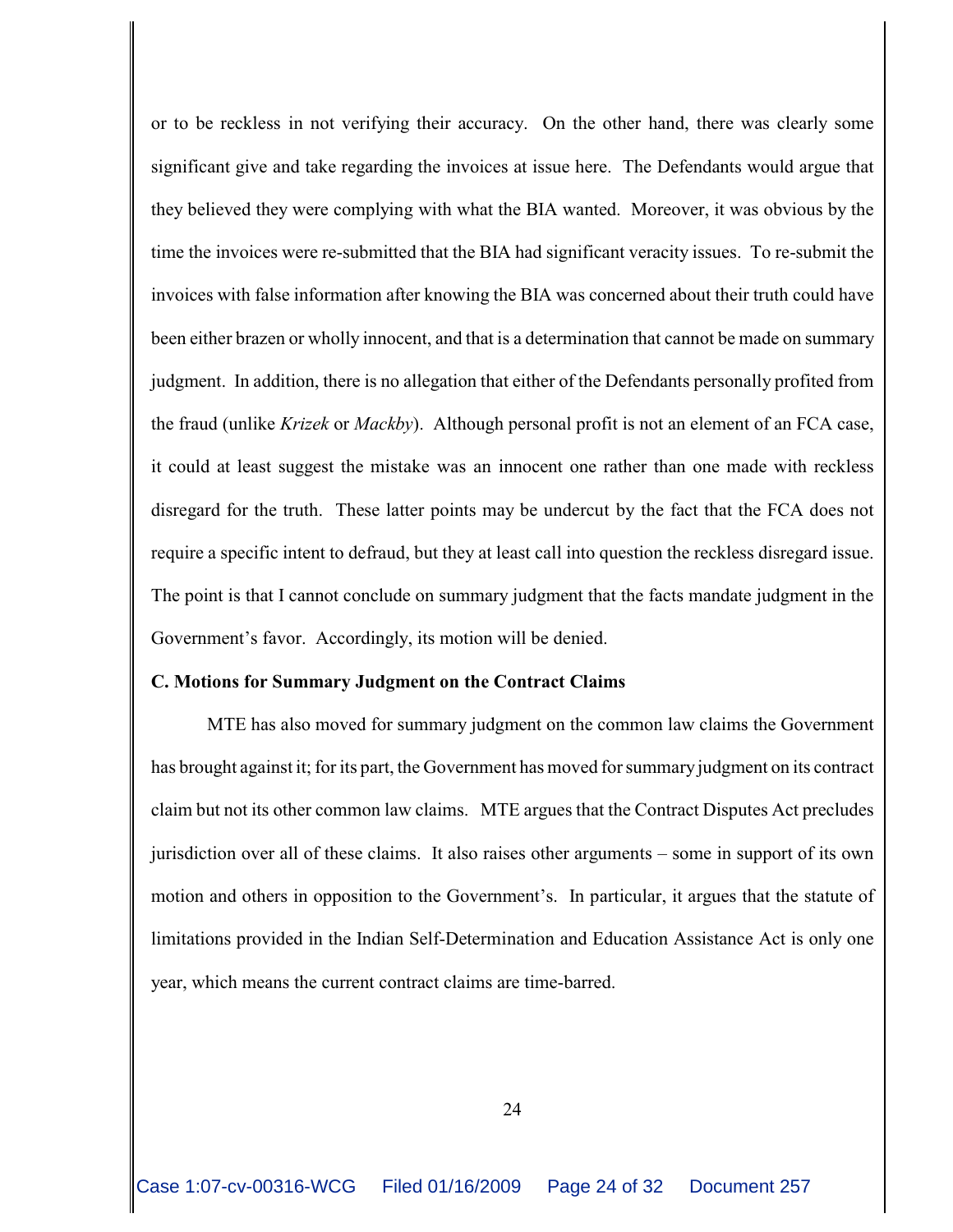## **1. The Contracts Disputes Act does not Divest the Court of Jurisdiction**

Federal district courts generally have jurisdiction over cases whenever the United States is the plaintiff. 28 U.S.C. § 1345. MTE argues, however, that this court lacks jurisdiction over the contract claims because the Contract Disputes Act ("CDA") applies to the contracts at issue. Under 41 U.S.C. § 605(a), "[a]ll claims by the government against a contractor relating to a contract shall be the subject of a decision by the contracting officer." That means, MTE argues, that a federal district court is not the proper venue for this "claim by the government against a contractor." *Id. See McDonnell Douglas Corp. v. United States*, 754 F.2d 365, 370 (Fed. Cir.1985) ("the evident purpose of Congress when it enacted the [CDA] ... [was] to centralize the adjudication of government contract disputes" in the contracting officer, the board and the Claims Court").

The Government concedes that the CDA applies to the contracts at issue, and it further concedes that courts have interpreted the CDA to generally preclude the Government from filing contract claims in federal district court. Most of the dispute on this issue involves what both sides agree is an exception to the general rule. The last sentence of  $\S 605(a)$  provides that "[t]his section shall not authorize any agency head to settle, compromise, pay, or otherwise adjust any claim involving fraud." As the Government notes, courts interpreting this exception have generally done so broadly, principally because the statute itself refers to claims "involving" fraud, which suggests the exception is meant to allow the Government to sue in district court whenever fraud is at issue, even if the claim itself is not "for" fraud. *United States v. Unified Industries,* 929 F. Supp. 947, 950-51 (E. D. Va. 1996). Thus, in *Unified Industries,* the court found that breach of contract and unjust enrichment claims constitute claims "involving fraud" because "the same set of operative facts alleged here gives rise to the contract and unjust enrichment claims, as well as to the FCA claims." *Id.* at 951. Similarly, in *United States v. Rockwell Int'l Corp.,* the Government brought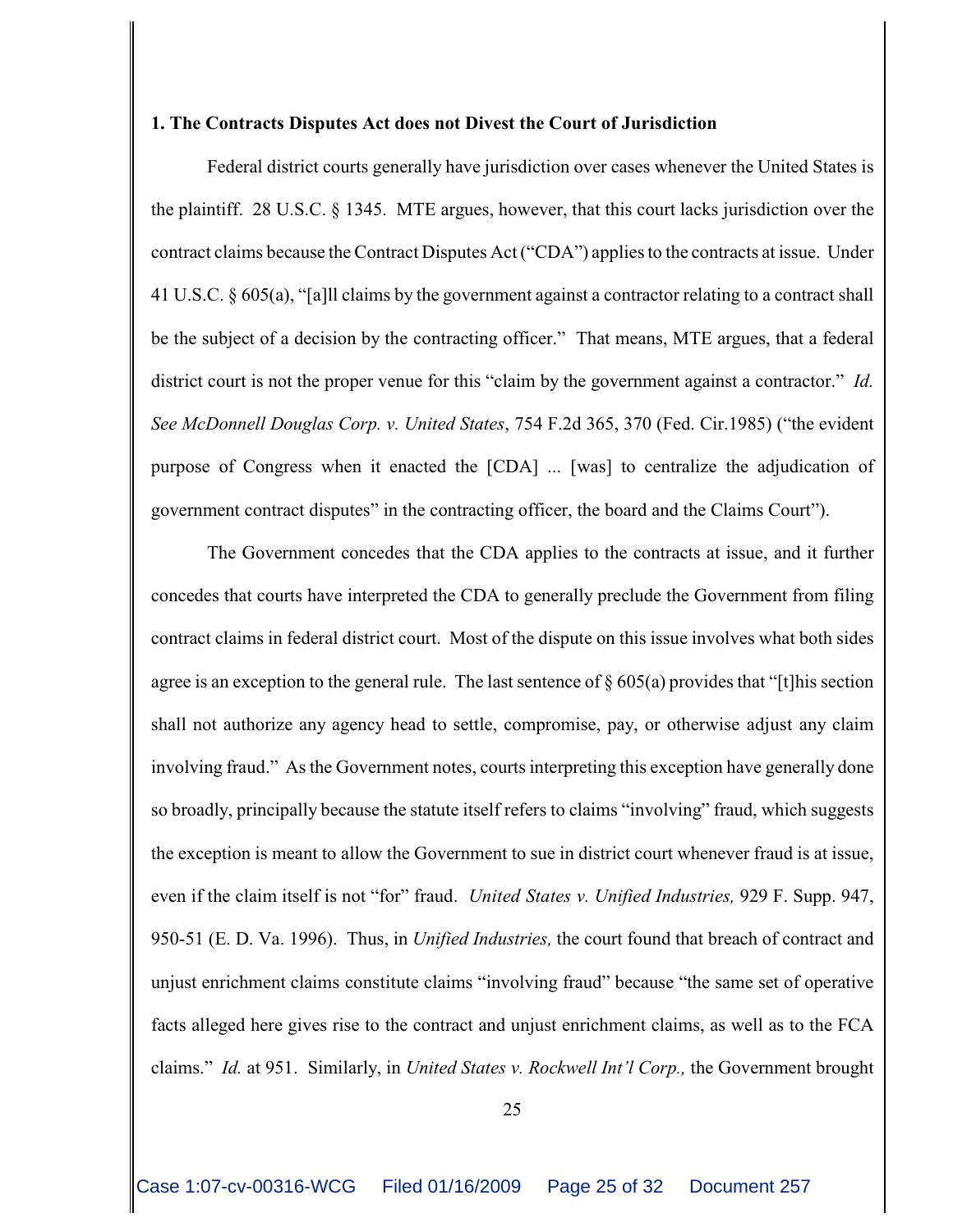both FCA claims and common law claims against a defendant. 795 F. Supp. 1131 (N.D. Ga. 1992). The defendant moved to dismiss the government's common law claims on the basis that those claims did not require proof of the elements of fraud, but the court rejected that argument on the grounds that the "involving fraud" exception was quite broad. "[N]umerous district courts have confirmed that common law claims, such as those asserted in the instant case, which arise from fact situations also involving the FCA, are 'claims involving fraud' and jurisdiction of the district court is not barred by the CDA." *Id.* at 1135 (reviewing cases).

Here, the FCA claims clearly "involve" fraud. The FCA claims assert that the Defendants knowingly submitted invoices for work that was not performed and used false records to do so. The Government further alleges that MTE misused funds advanced by the BIA by not seeking the approval that MTE knew was required. The common law claims allege not merely run-of-the-mill contract performance issues but issues of knowing receipt, misuse and misappropriation of government funds. The motivation behind some of these acts, the Government alleges, was the fact that MTE had used up substantial contract resources on its unauthorized purchases, which resulted in MTE's need to submit false billings to the Government. It is clear enough that the common law claims do not allege fraud, per se, but they certainly "involve" the Government's allegation that MTE defrauded the Government by submitting false billings and using false records.

The fact that the FCA claims are being dismissed against MTE because MTE is not a "person" under the FCA does not detract from the nature of the actions the United States has alleged.<sup>6</sup> And of course the FCA claims remain against the individual Defendants. Accordingly,

 $\rm^6MTE$  suggests that the Government's pleadings are some sort of effort to elude the CDA's jurisdictional bar, but it offers no reason why the Government would be harmed in any way by having a contracting officer hear the dispute rather than a district court. *Unified Industries,* 928 F. Supp. at 961 ("No significant risk exists that the Government, as part of a plan to maintain a breach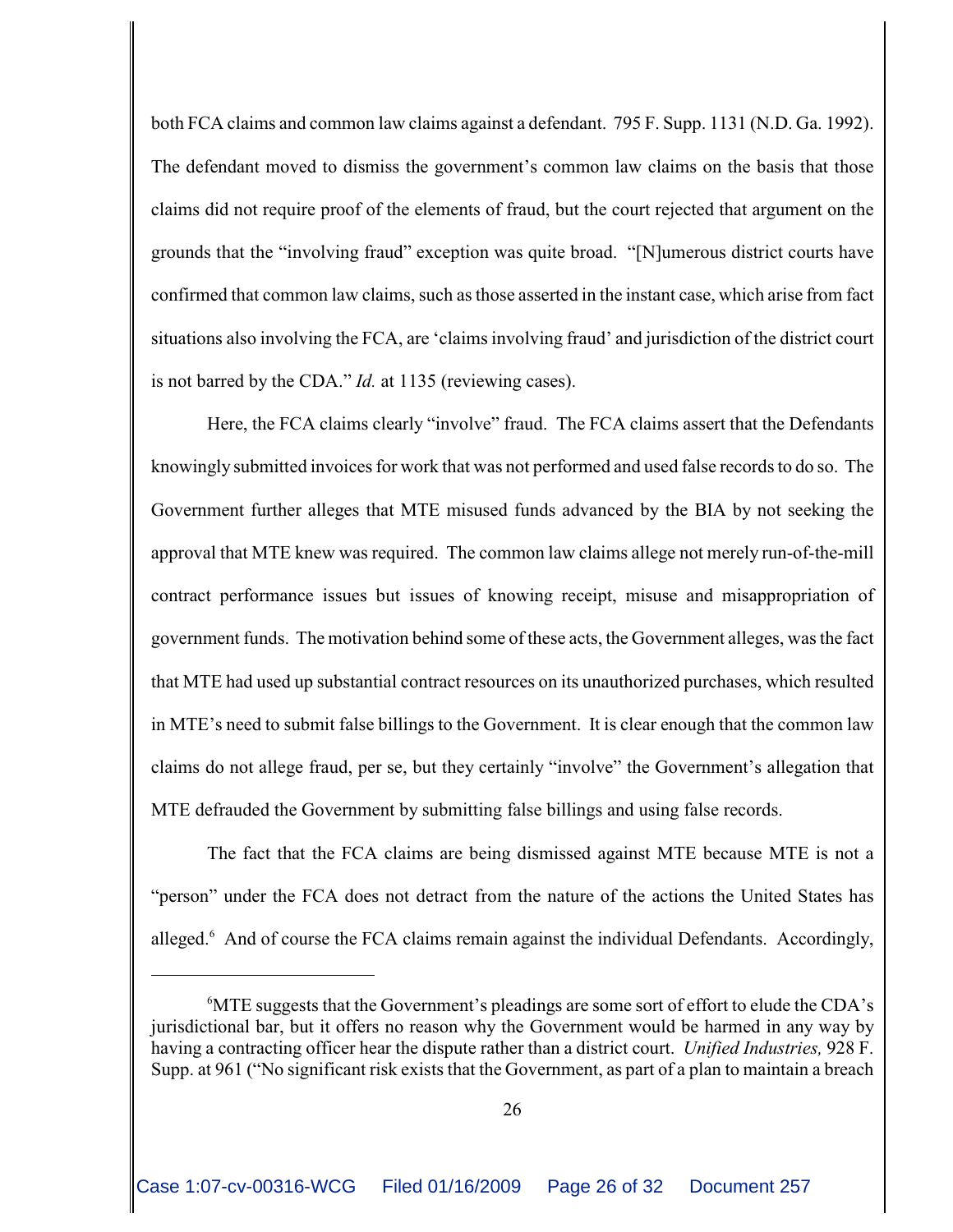because the contract claims "involve" fraud, I find that the CDA does not bar this court from considering counts III, IV, and V.

# **2. Breach of Contract Claim**: **Statute of Limitations**

MTE argues that a one-year statute of limitations applies to the Government's contract claims. Because the alleged breaches of contract occurred in 1999, 2000 and 2001, MTE argues the contract claims are time-barred.

The source of MTE's argument is the ISDEAA, 25 U.S.C. § 450j-1(f). That provision

states:

(f) Limitation on remedies relating to cost disallowances

Any right of action or other remedy (other than those relating to a criminal offense) relating to any disallowance of costs shall be barred unless the Secretary has given notice of any such disallowance within three hundred and sixty-five days of receiving any required annual single agency audit report . . . . Such notice shall set forth the right of appeal and hearing to the board of contract appeals pursuant to section 450m-1 of this title. For the purpose of determining the 365-day period specified in this paragraph, an audit report shall be deemed to have been received on the date of actual receipt by the Secretary, if, within 60 days after receiving the report, the Secretary does not give notice of a determination by the Secretary to reject the single-agency report as insufficient due to noncompliance with chapter 75 of Title 31, or noncompliance with any other applicable law.

25 U.S.C. § 450j-1(f).

I begin by noting that this provision has apparently never been interpreted or applied by a court, at least in a published opinion. MTE argues that this provision applies because the Government's breach of contract action is "any right of action . . . relating to any disallowance of costs." It notes that the clause is clearly drafted in broad terms ("any action . . . relating to"), and the Government's common law claims, at their essence, are based on the disallowance of certain

of government contract claim in federal district court, would attempt to avoid the exclusivity provision of the CDA by alleging fraudulent activity in relation to the contract dispute.")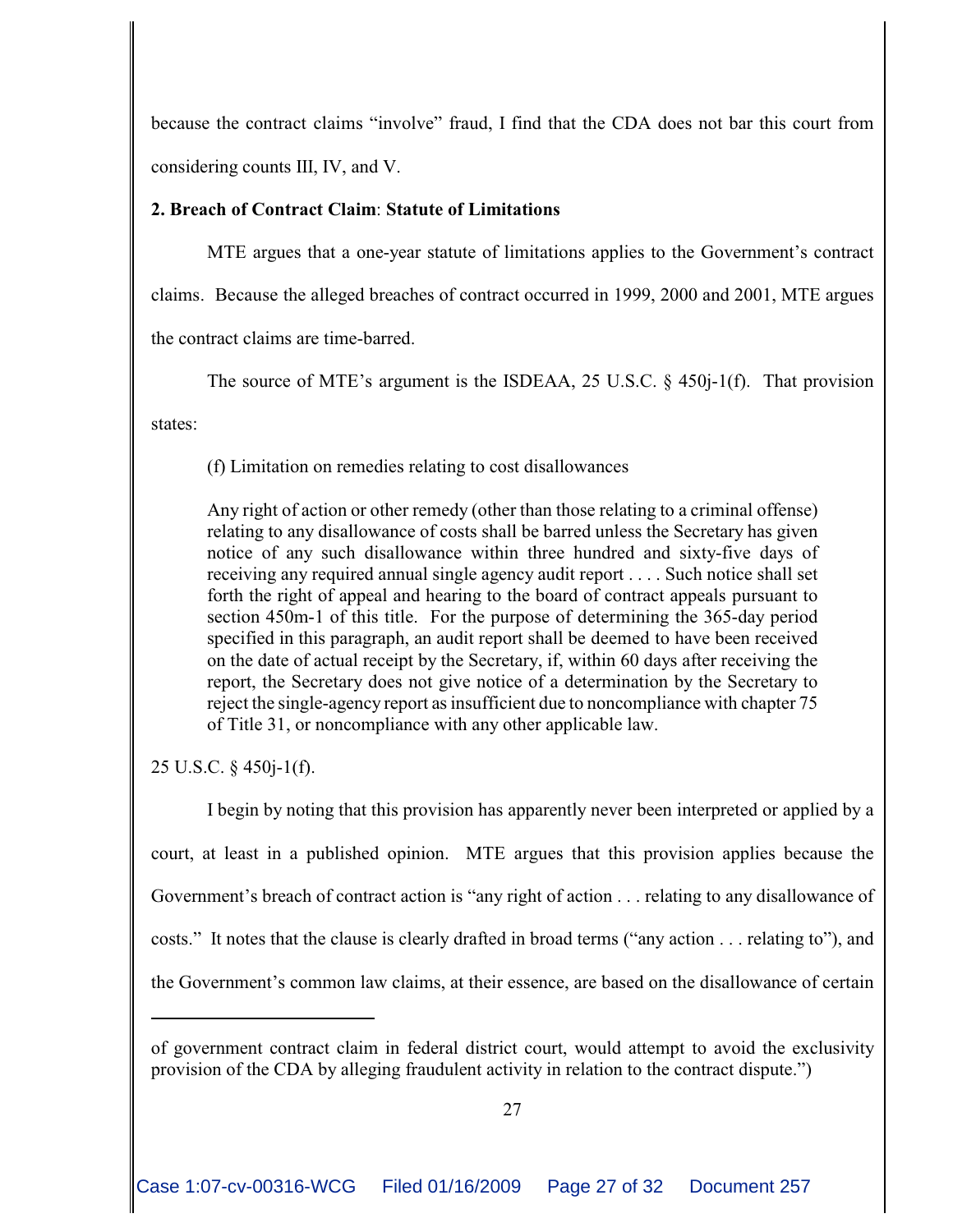costs, i.e., those purchases for which MTE did not gain preapproval and those funds which it allegedly misused.

The Government argues that "disallowance of costs" in the § 450j context is "a specific phrase" synonymous with an administrative determination by the Secretary "to reject the single-agency report as insufficient due to noncompliance with chapter 75 of Title 31 [the Single Audit Act], or noncompliance with any other applicable law." (United States Consol. Reply Br. at 19.) The United States' argument is difficult to follow. The Government apparently equates the "notice of any such disallowance" the statute requires with the Secretary's "notice of a determination . . . to reject the single audit report as insufficient due to noncompliance with [the Single Audit Act]."

The principal problem with this approach is that a cost disallowance and a rejection of an annual audit report for noncompliance with the Single Audit Act are two different things. The Single Audit Act governs the filing of annual audit reports from federal grant and contract recipients. For example, the statute requires:

Each single audit conducted pursuant to subsection (a) for any fiscal year shall-- (1) cover the operations of the entire non-Federal entity; or

(2) at the option of such non-Federal entity such audit shall include a series of audits that cover departments, agencies, and other organizational units which expended or otherwise administered Federal awards during such fiscal year provided that each such audit shall encompass the financial statements and schedule of expenditures of Federal awards for each such department, agency, and organizational unit, which shall be considered to be a non-Federal entity.

(e) The auditor shall--

(1) determine whether the financial statements are presented fairly in all material respects in conformity with generally accepted accounting principles;

(2) determine whether the schedule of expenditures of Federal awards is presented fairly in all material respects in relation to the financial statements taken as a whole; (3) with respect to internal controls pertaining to the compliance requirements for each major program--

(A) obtain an understanding of such internal controls;

(B) assess control risk; and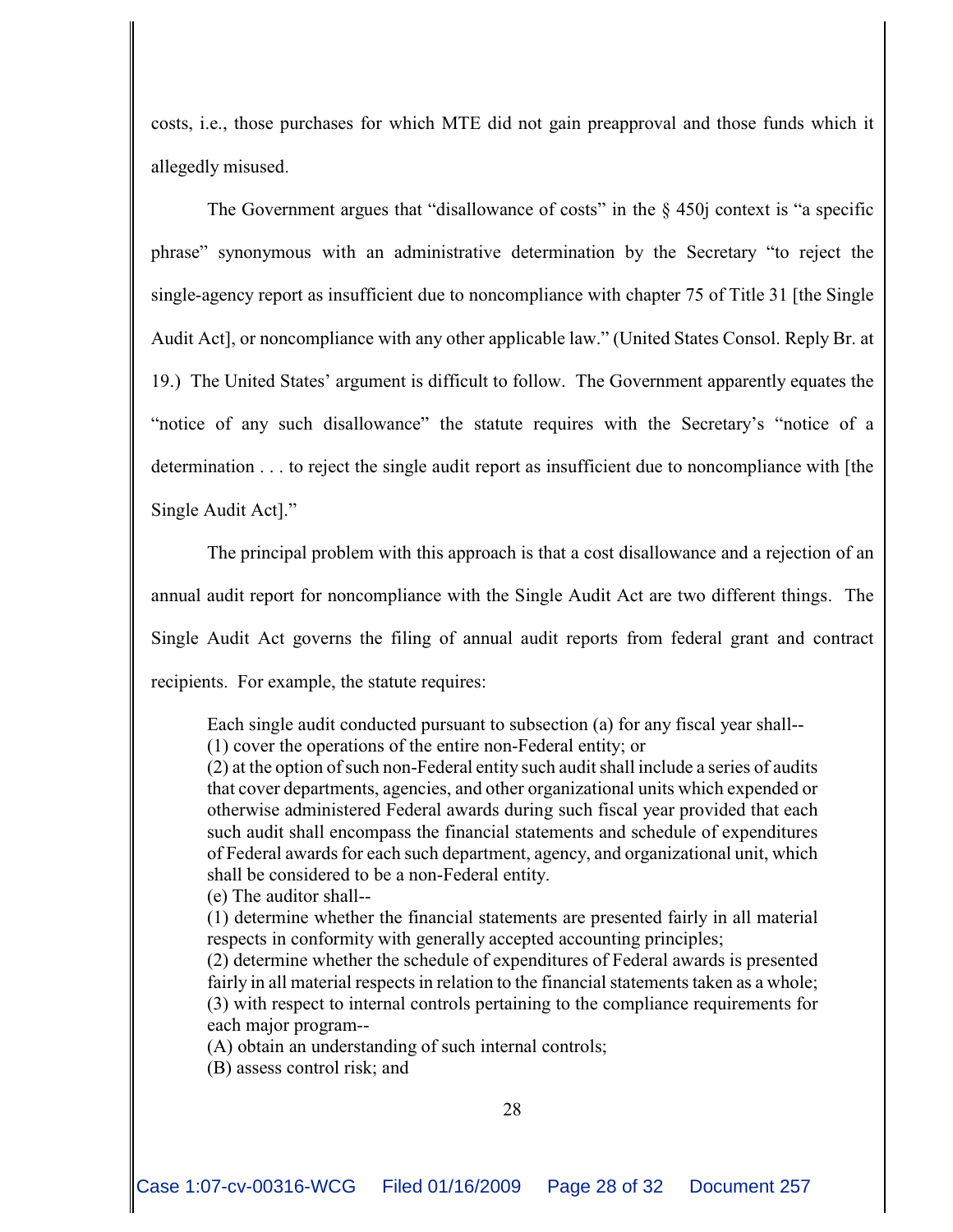(C) perform tests of controls unless the controls are deemed to be ineffective; and (4) determine whether the non-Federal entity has complied with the provisions of laws, regulations, and contracts or grants pertaining to Federal awards that have a direct and material effect on each major program.

31 U.S.C. § 7502.

MTE submitted the required annual audit reports in 1999, 2000, 2001 and 2002. (Tchida Decl., Exs. G-J.) These are three-page computerized documents filled out by an independent auditor. Each report breaks down the amounts MTE expended by program. For example, the 1999 report indicates expenditures totaling some \$2.36 million: \$454,386 for road maintenance; \$1,578,366 for forest and fire management; and \$327,539 for forest development. (*Id.*, Ex. G.) None ofthese reports were rejected as being in noncompliance with the Single Audit Act, 31 U.S.C. § 7501, *et seq.* All of United States' breach of contract damages stem from the expenses set forth in these audit reports.

The provisions of the Single Audit Act have nothing to do with cost disallowances, however. A cost disallowance could result from, for example, an unauthorized expense that required pre-approval (as here). In fact, that is what the 1995 Roads Contract actually says: "failure to obtain this required approval will result in disallowance of the cost of the lease, purchase or subcontract." (Cook Decl., Ex. A at H-7.) It is clear that the bulk of the Government's common law claims are in essence an action to enforce a disallowance. It should also be clear that a rejection of an annual audit report for noncompliance with the provisions of the Single Audit Act is a rejection of an *audit report* – it is not a *disallowance* of any costs. Because cost disallowances are different from rejections of audit reports, it seems clear that the ISDEAA's statute of limitations is not limited, as the Government argues, only to instances where the Government rejects an audit report.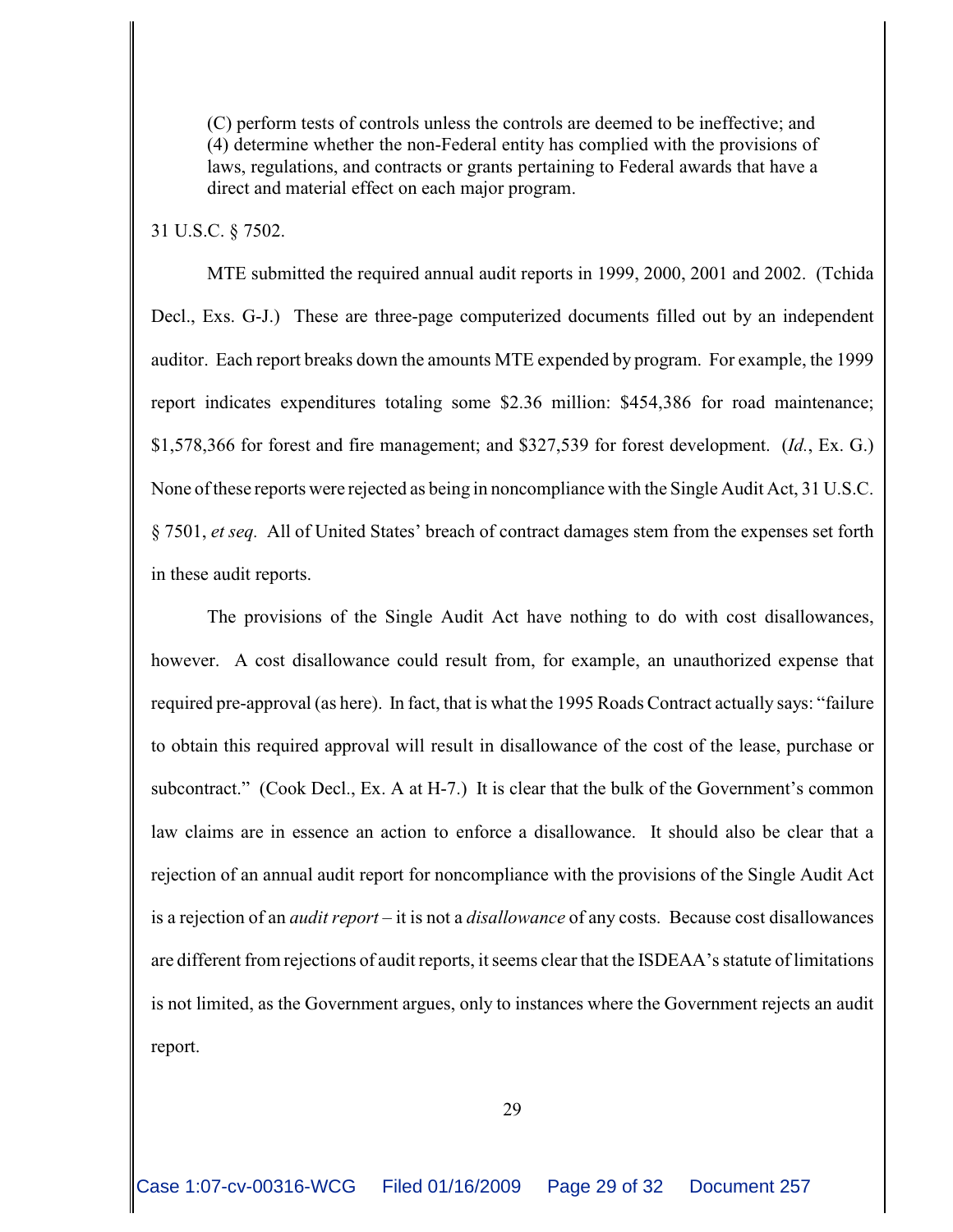Instead, the statute's terms are reasonably straightforward. The Government has one year to give notice of a cost disallowance or else "any right of action or other remedy . . . relating to any disallowance of costs shall be barred." 25 U.S.C. § 450j-1(f). The issue of the audit reports only arises in calculating *when* that year begins running: a disallowance is barred "unless the Secretary has given notice of any such disallowance within three hundred and sixty-five days of receiving any required annual single agency audit report." This is sensible enough: the Secretary has a year from receiving the annual audit report to give notice of disallowance of any costs.

Moreover, the issue of the Secretary rejecting an audit report only relates to when the Secretary is deemed to have "received" the audit report: "For the purpose of determining the 365-day period specified in this paragraph, an audit report shall be deemed to have been received on the date of actual receipt by the Secretary, if, within 60 days after receiving the report, the Secretary does not give notice of a determination by the Secretary to reject the single-agency report as insufficient due to noncompliance with" the Single Audit Act, 31 U.S.C. § 7501 *et seq*. This simply means that if the Secretary does not reject the annual audit report within 60 days, the date of his actual receipt will be the date that triggers the 365-day limitations period. Thus, the rejection of an audit report only comes into play in calculating when the statute of limitations period begins ("[f]or the purpose of determining the 365-day period specified in this paragraph  $\dots$ ") – it does not somehow limit the *substantive* scope of the limitations provision. That limitation provision is undeniably broad, as it contains not one but two expansive qualifiers ("relating to" and "any"). It applies to bar "[*a]ny* right of action or other remedy. . . *relating* to *any* disallowance of costs." When the Government's case is based on recovering costs it believes should have been disallowed, it is clearly an action "relating to any disallowance of costs."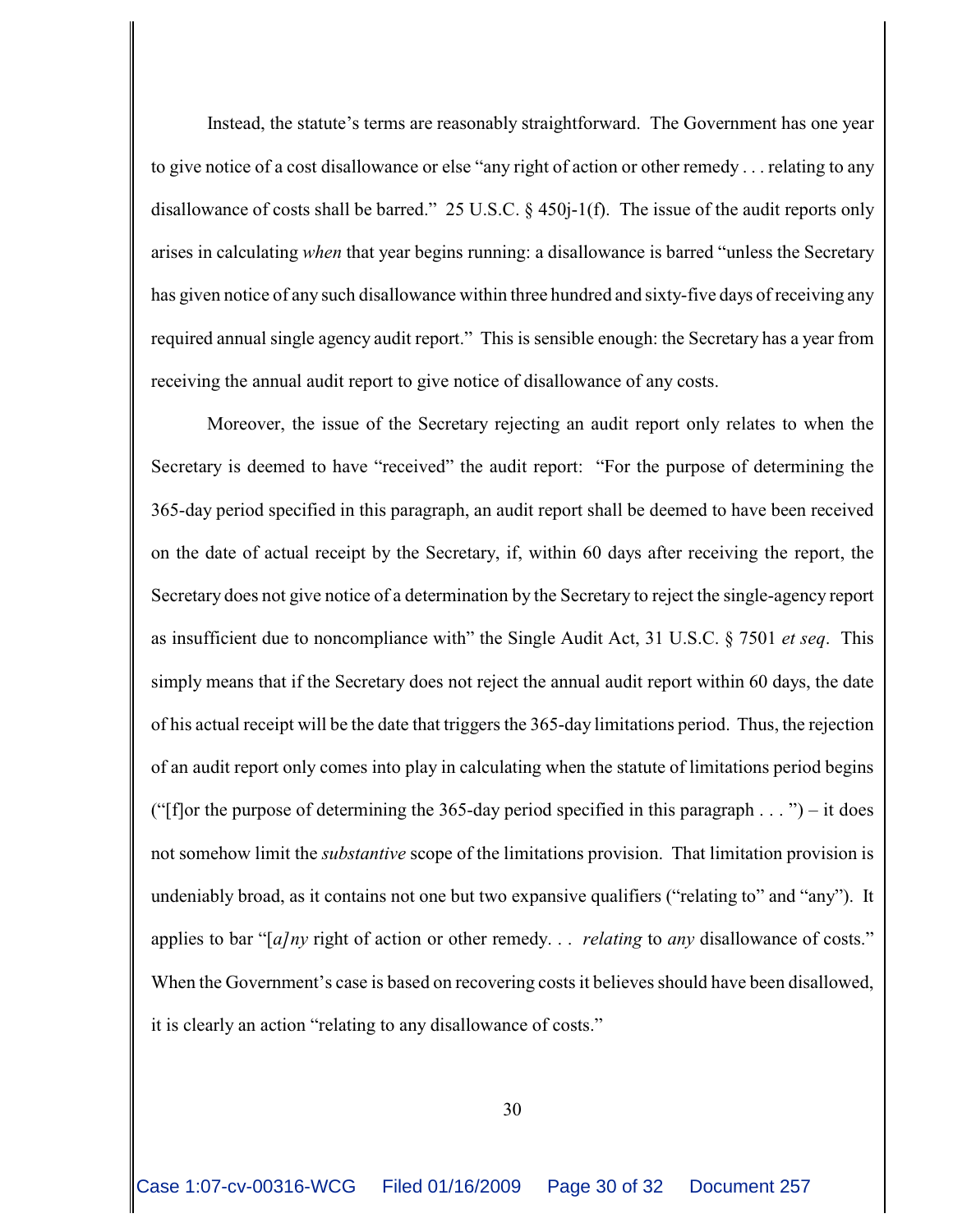The Government also seeks to limit the scope of the statute of limitations by noting that the specific expenditures it complains of (e.g., the road grader MTE purchased in 1999) were not set forth by line item in the annual audit reports. (Response to MTE's Supp. PFOF, ¶ 7.) The Government further notes that § 7503 of the Single Audit Act provides that "[t]he provisions of this chapter do not limit the authority of Federal agencies to conduct, or arrange for the conduct of, audits and evaluations of Federal awards, nor limit the authority of any Federal agency Inspector General or other Federal official." Here, the inspector general conducted an audit, as allowed by § 7503. This case arises not out of any of the specific information contained in the annual audit reports but the subsequent audit the BIA conducted.

Yet the United States has not identified any requirement that specific expenses should be itemized in an annual audit report. The report forms themselves do not provide for this, and nothing in the statute suggests that such detail is required. More importantly, there is nothing in 25 U.S.C. § 450j-1(f) that limits the one-year limitations period only to claims for disallowances of expenses that are *itemized* in an annual audit report. Instead, as noted, the statute broadly applies to actions "relating to any disallowance of costs." Had Congress wanted to narrowly limit the statute of limitations in the fashion the Government suggests, it could have written the statute to apply to "any disallowance of costs arising out of expenses itemized in an annual audit report." Instead, it wrote the statute extremely broadly. The only reasonable reading ofthe entire provision is that any claims relating to disallowances of costs must be filed within a year after the Government receives the annual audit report governing that reporting period. Because the United States never filed any notices of disallowance relating to the claims at issue here, its common law claims are time barred.